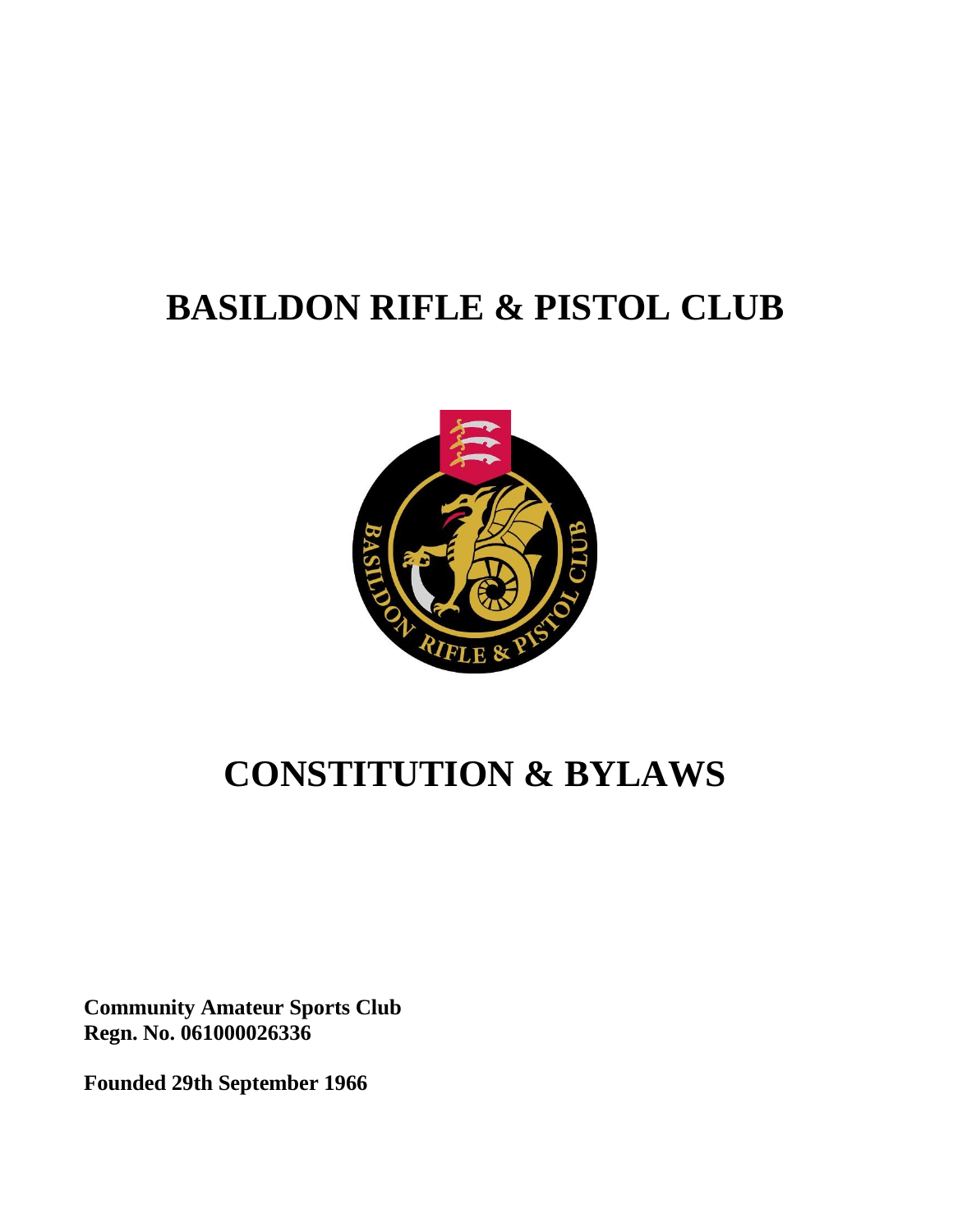## **Document History**

| Date              | <b>Changes and Remarks</b>                                                                                                           |
|-------------------|--------------------------------------------------------------------------------------------------------------------------------------|
| 30 December 2015  | Adopted at the General Meeting                                                                                                       |
| 12 June 2016      | Amended at the General Meeting                                                                                                       |
| 21 February 2018  | Amendment to Bylaw 8 Trustees                                                                                                        |
| 22 September 2019 | Amended Constitution Statute 8.3 Auditors and Bankers                                                                                |
| 22 February 2020  | Amended Bylaw 1.1 General Committee at a General Committee<br>Meeting to include Police Liaison Officer role                         |
| 17 December 2020  | Amended by an electronic vote. Multiple paragraphs were amended<br>relating to Voting Rights and Direct Debit (installment) payments |
| 7 March 2021      | Amended Bylaw 1.5 at a General Committee Meeting to include<br><b>Heritage Section</b>                                               |
| 5 December 2021   | Amended Constitution statutes 7.2.3 and 7.2.4 at an Annual General<br>Meeting                                                        |

BEWARE WHEN MAKING CHANGES TO THIS DOCUMENT. ANY WORDING HIGHLIGHED IN A YELLOW BLOCK FORMS PART OF THE HMRC REQUIRED WORDING TO MEET CASC DEFINITION AND **MUST NOT** BE CHANGED WITHOUT FIRST OBTAINING CLEARANCE FROM HMRC.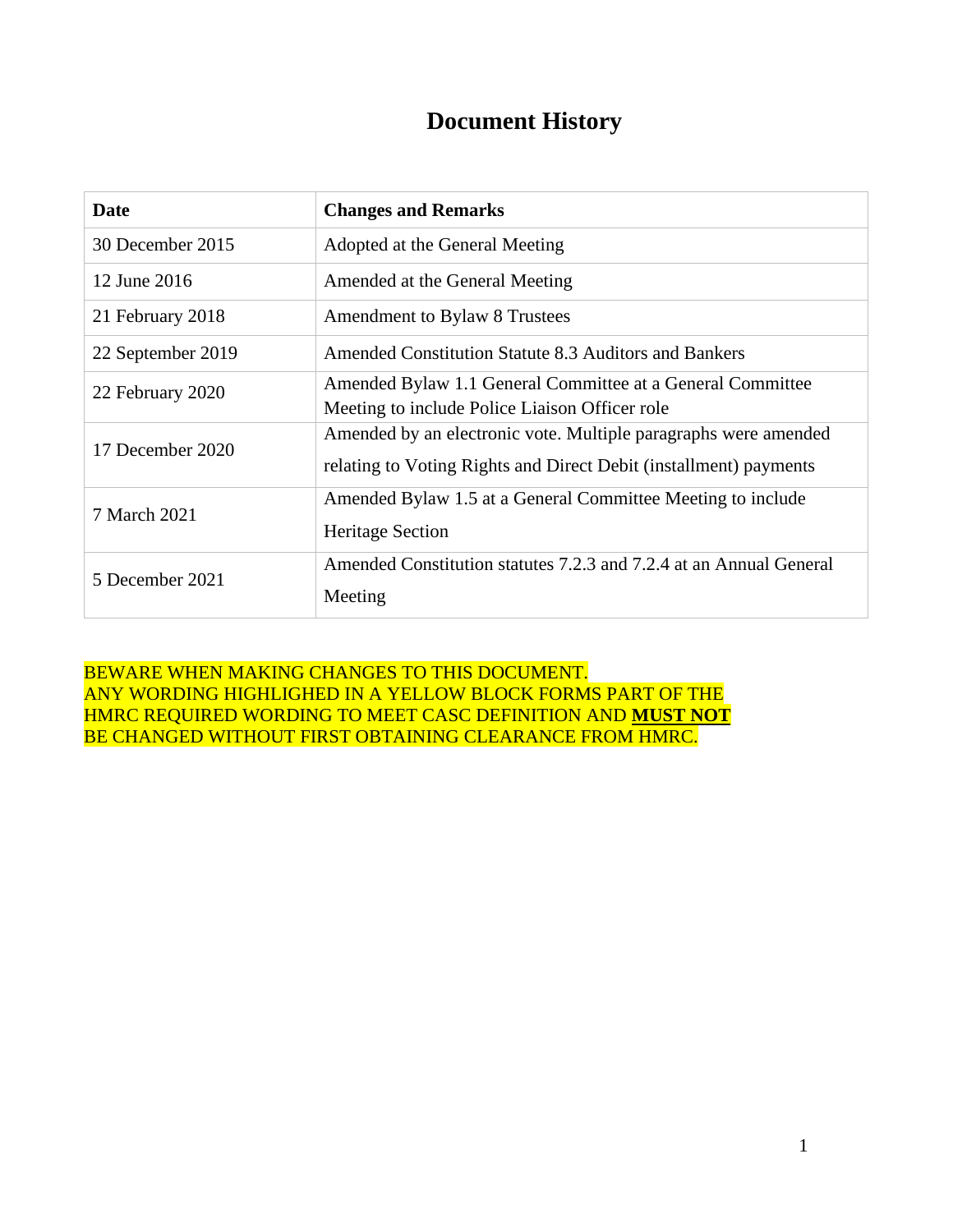## **Table of Contents**

## **Constitution Statutes**

| 1.               |  |
|------------------|--|
| 2.               |  |
| 3.               |  |
| $\overline{4}$ . |  |
| 5.               |  |
| 6.               |  |
| 7.               |  |
| 8.               |  |
| 9.               |  |
| 10.              |  |
| 11.              |  |
| 12.              |  |
| 13.              |  |
|                  |  |

## **Bylaws**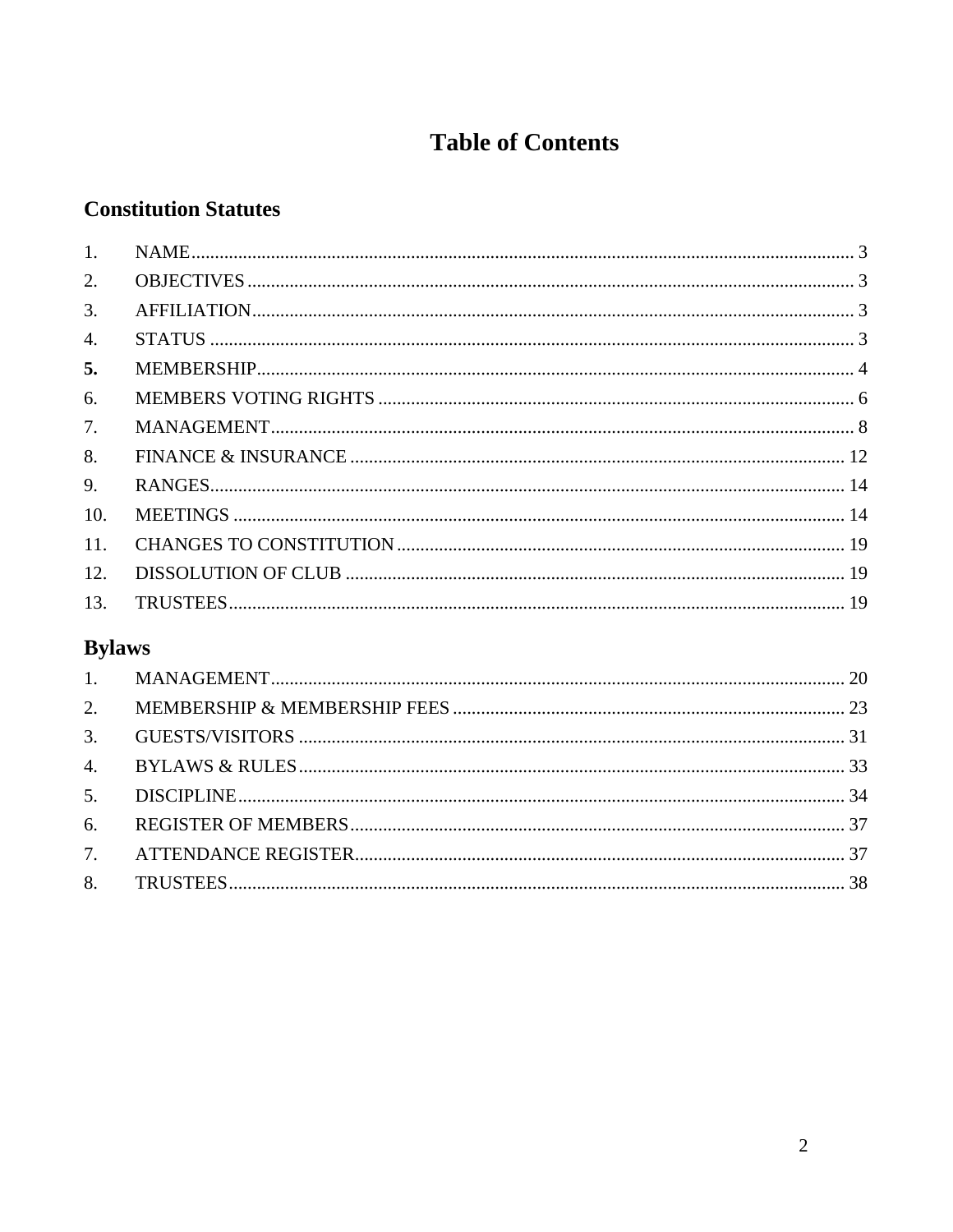## **CONSTITUTION**

## <span id="page-3-0"></span>1. NAME

The Club shall be called, "Basildon Rifle & Pistol Club". Hereafter referred to as the Club.

## <span id="page-3-1"></span>2. OBJECTIVES

The objectives of the Club are to encourage and facilitate the development of and to promote the participation in the amateur sport of target shooting in Essex and the south east of England.

## 2.1 Membership of the Club will be open to the whole community without discrimination, subject to Statute 5.2.1.

## <span id="page-3-2"></span>3. AFFILIATION

The Club shall affiliate to any recognized National/International Association(s) deemed necessary by the General Committee to support approved shooting disciplines, and may affiliate to any local bodies promoting sporting activities.

## <span id="page-3-3"></span>4. STATUS

4.1 Home Office Approved Club.

The Club shall operate at all times within the criteria laid down by the Secretary of State for the operations of Home Office Approved Clubs.

4.2 Governance of Shooting Disciplines.

All disciplines shall be shot in accordance with the Club Rules and rules of the relevant National and International Governing Bodies.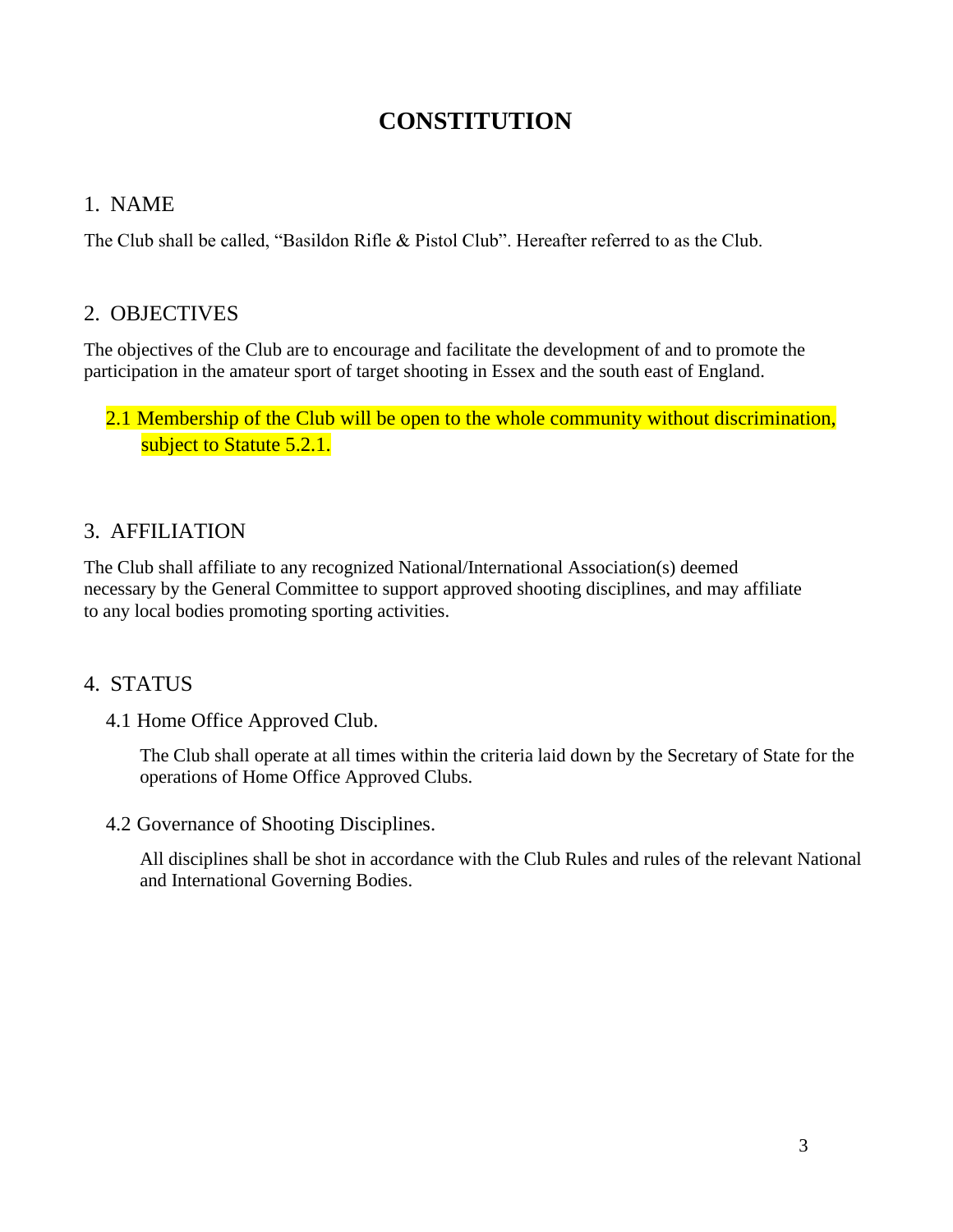## <span id="page-4-0"></span>**5.** MEMBERSHIP

The General Committee (see Statute 7.1 General Committee) may change the Club's Bylaws to create any class of membership they deem necessary and may determine what benefits or rights such members may have and may lay down procedures for the introduction of prospective new members to the Club. The exercise of any such powers by the General Committee shall be subject to ratification by the membership at the next Annual General Meeting.

## 5.1 Membership Categories.

Club membership shall consist of the following categories: -

- 5.1.1. Honorary Life Members
- 5.1.2. Life Members
- 5.1.3. Annual Members
- 5.1.4. Senior Citizen Members
- 5.1.5. Junior/Student Members
- 5.1.6. Probationary Members

5.1.7. Restricted Competition Only Members

(See Club Bylaw 2.6 Categories of Membership)

Fees, terms and conditions applicable to membership shall be as laid down by the General Committee and administered in accordance with Club Bylaw 2 Membership & Membership Fees.

## 5.2 Membership Application.

An application for membership must be made in accordance with Club Bylaw 2.1 Membership Application.

## 5.2.1 Non-Discrimination

Membership of the Club shall be open to anyone interested in the sport of target shooting on application, regardless of sex, age, disability, ethnicity, nationality, sexual orientation, religion or other beliefs, except as a necessary consequence of the requirements of target shooting and subject at all times to restrictions imposed by the Home Office Firearms Regulations.

#### 5.3 Register of Members.

There shall be a Register of Members, which shall be kept in accordance with Club Bylaw 6 Register of Members.

## 5.4 Discipline.

The General Committee shall have responsibility for all disciplinary matters, which shall be administered in accordance with Club Bylaw 5 Discipline.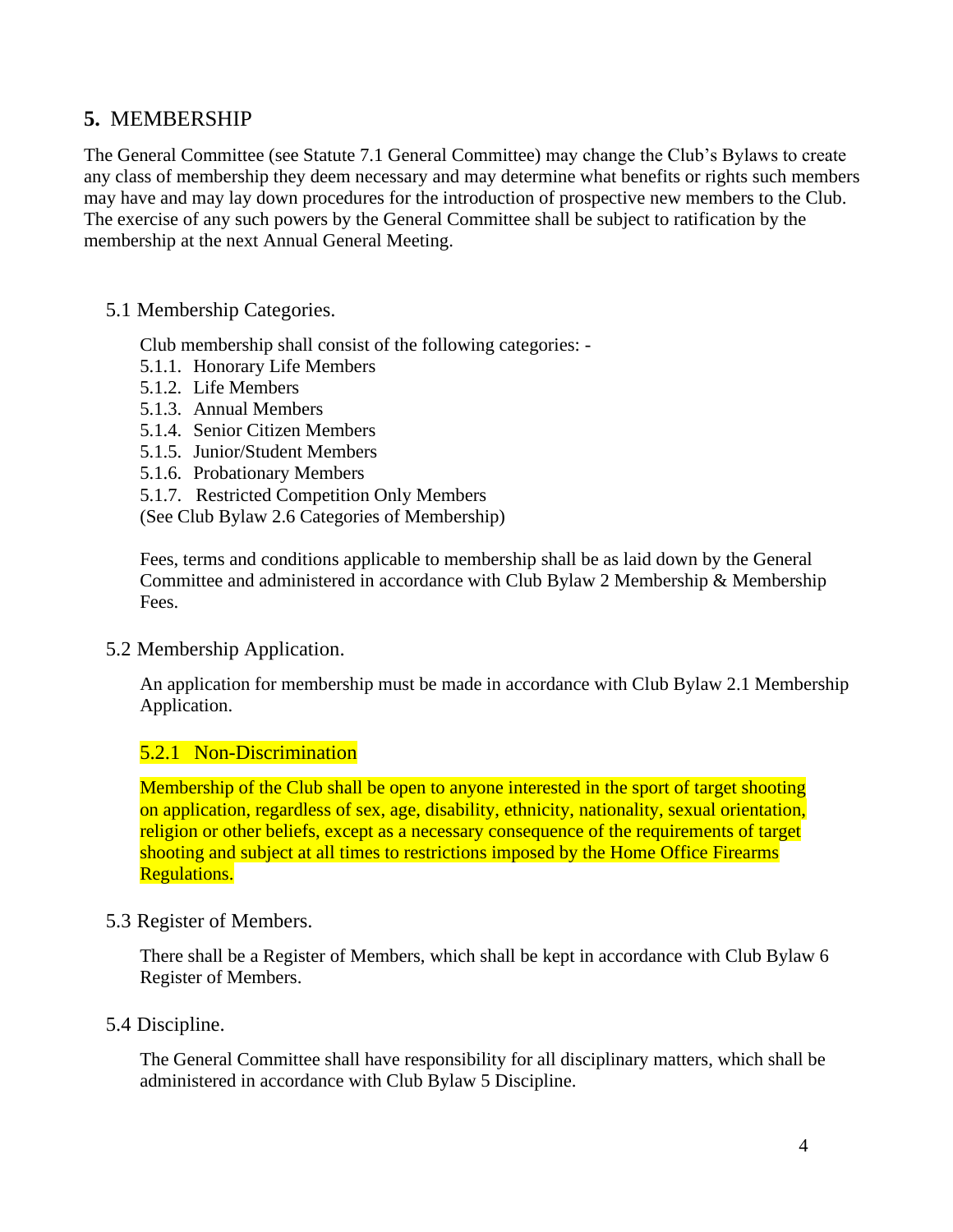#### 5.5 Associated Membership.

The General Committee shall be empowered to offer temporary or permanent Associate or County Membership to any individual(s), club(s) and bodies Associate. Such memberships shall not be entered onto the Club's Register of Members; neither shall they have any voting rights.

5.6 Guest/Visitor.

Guests and/or visitors may shoot on the Club's ranges provided they do so in accordance with Club Bylaw 3 Guests/Visitors and Club Rules.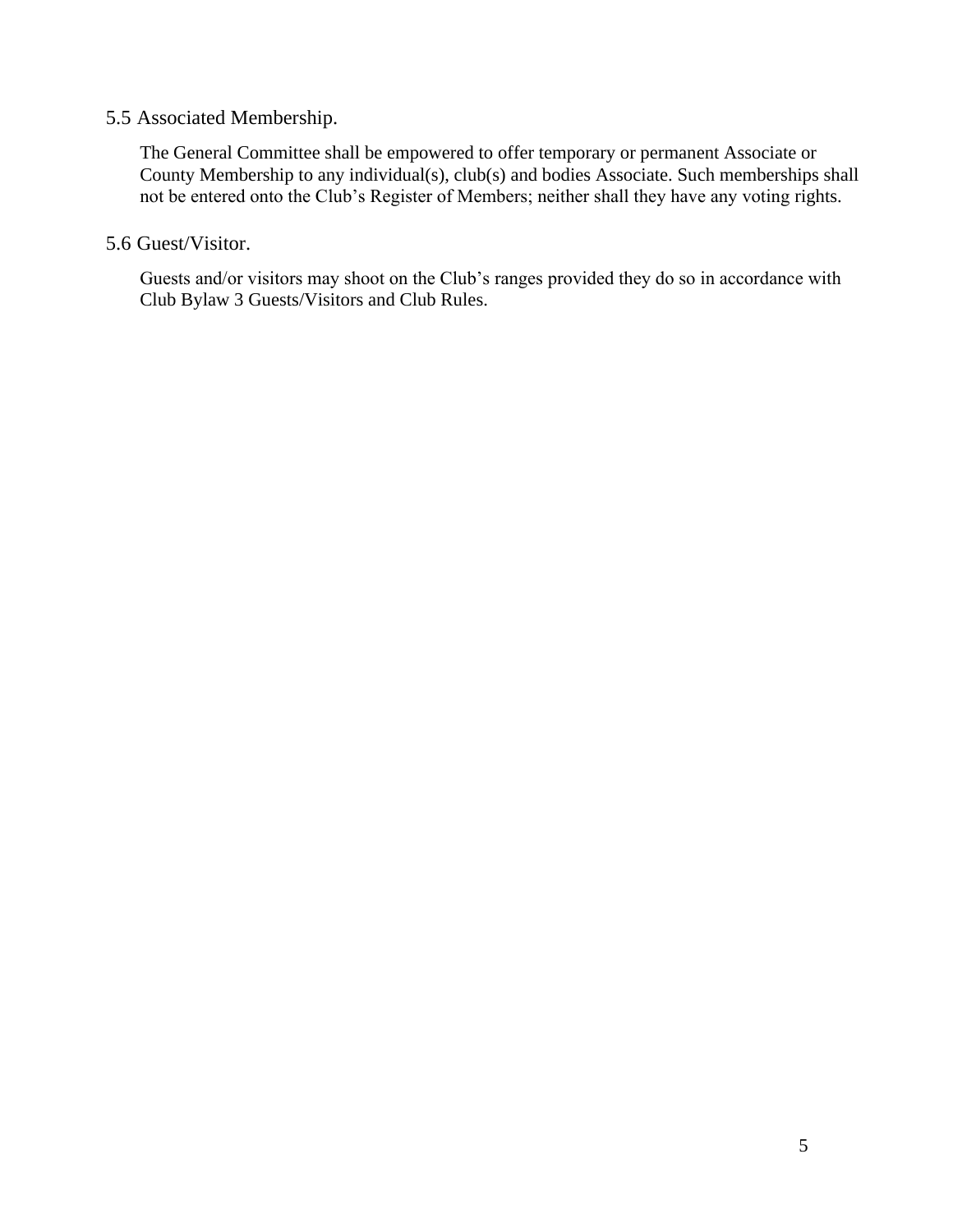## <span id="page-6-0"></span>6. MEMBERS VOTING RIGHTS

### 6.1 Votes

Each eligible member (see 6.8 below) shall have one (1) vote each at a Club General, Annual or Special Meeting.

#### 6.2 Honorary Life and Life Members

Honorary Life and Life Members are eligible to vote.

#### 6.3 Annual and Senior Citizen Members

Annual and Senior Citizen Members are eligible to vote provided they have met Eligibility to Vote criteria outlined in Statute 6.8

#### 6.4 Probationary, Junior and Restricted Competition Only Members

Probationary, Junior and Restricted Competition Only Members shall not have any voting rights.

### 6.5 Voting Procedure

#### 6.5.1 General Meeting or Annual General Meeting

A majority vote in favour shall be required to approve any motion presented at a General Meeting or Annual General Meeting.

#### 6.5.2 Special General Meeting

All motions brought before a Special General Meeting will require at least 25 (twenty-five) per cent of the voting membership to vote in favour of the motion and for there to be a majority vote in favour.

#### 6.6 Personal Voting.

All voting by Club Members and Club Officers shall be by their personal attendance at the meeting unless an Annual, Special or General Meeting has previously decreed that a postal ballot of all voting members should be held.

#### 6.7 Postal Ballots.

Any ballot paper not received by the Returning Officer by the due date shall be deemed a nil return and classed as an abstention. Ballot papers received after the due date and/or any ballot papers not returned will not be counted as either for or against the motion.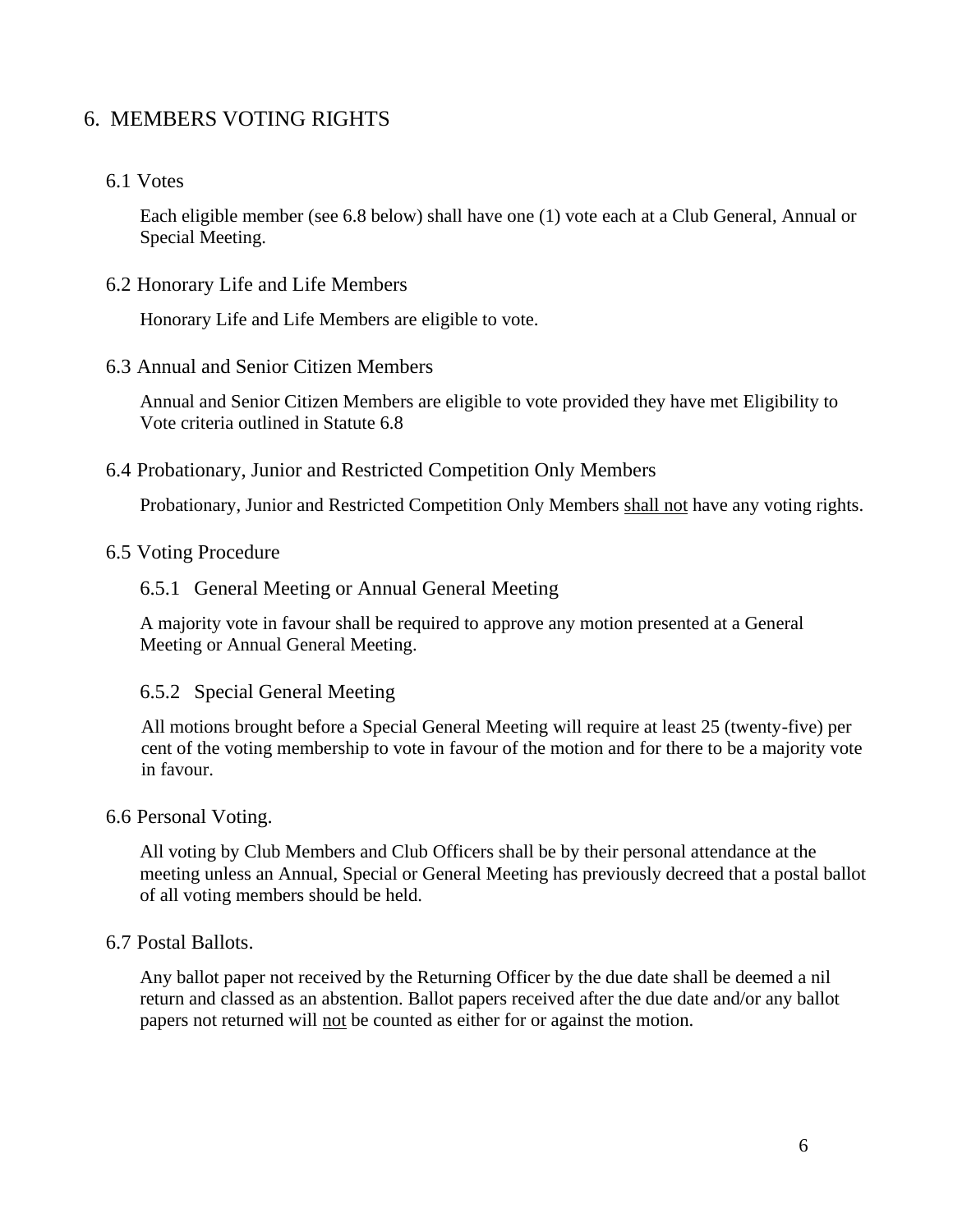## 6.8 Eligibility to Vote

A member whose class of membership grants them a vote, must at the time of casting their vote have:

- been a member for an immediately preceding continuous period of at least one (1) year and be up-to-date with their membership fee payments
- paid their annual membership fee in full or
- if paying by Direct Debit or half-annually installments, be up-to-date with their membership fee payments

## 6.9 Continuous Membership Qualification

No period of Probationary Membership or Junior Membership will count towards the term of "continuous membership." Where a junior member no longer qualifies for Junior Membership and transfers to Annual Membership status, their period of "continuous membership" starts from the date they become an Annual Member.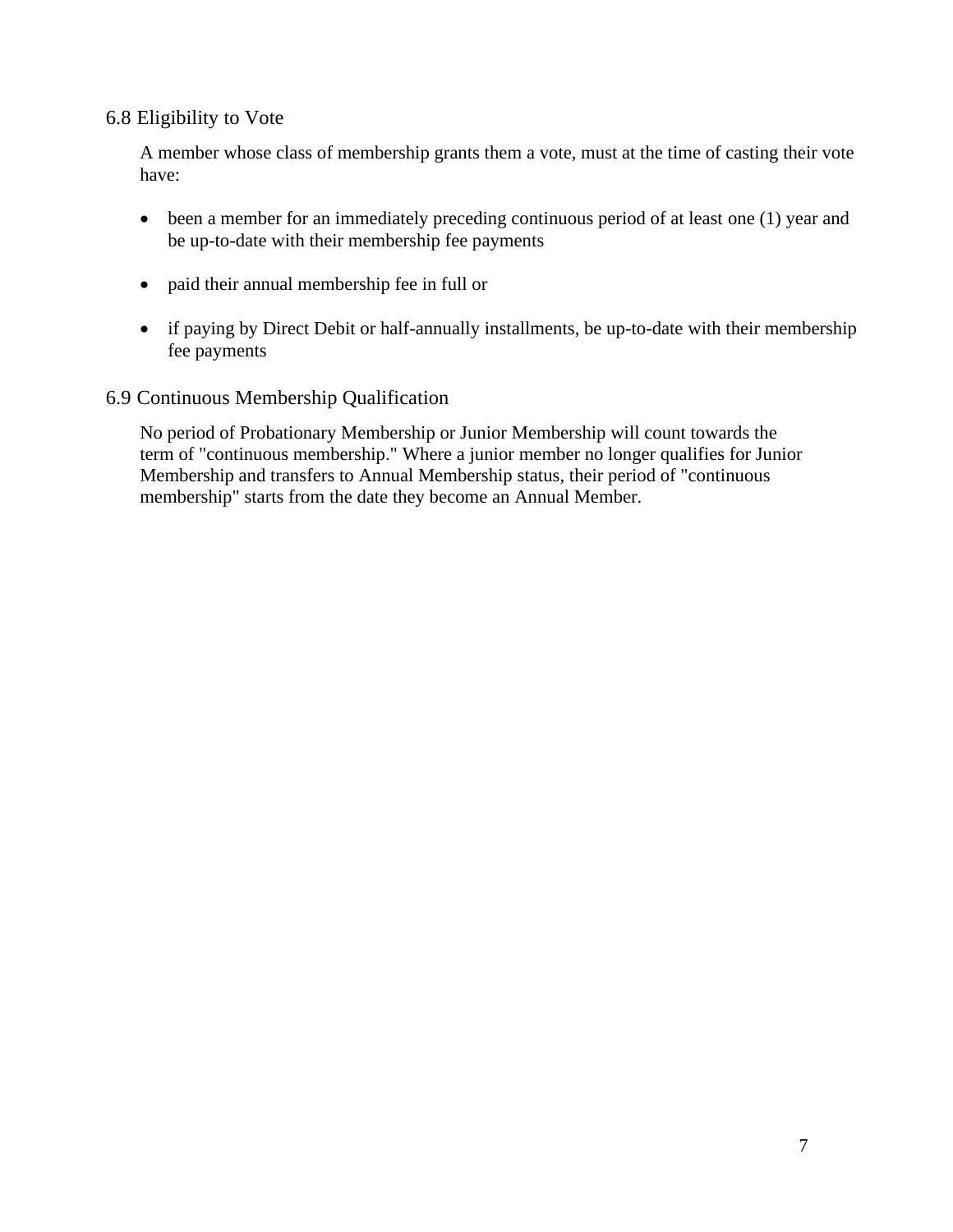## <span id="page-8-0"></span>7. MANAGEMENT

#### (See also Bylaw 1 Management)

#### 7.1 General Committee.

The Club and its property shall be administrated and managed in accordance with this Constitution and Bylaws by a General Committee, which shall consist of: -

#### 7.1.1 Executive Officers.

There will be three (3) Executive Officers, comprising a Chairman a General Secretary and a General Treasurer. These Officers are to be elected annually in accordance with Club Bylaw 1 Management.

#### 7.1.2 Section Officers.

Officers from each Section, as detailed in Club Bylaw 1.5 Sections and elected in accordance with Constitution Statute 7.3 Section Officers and Club Bylaw 1 Management.

#### 7.1.3 Co-opted Members.

The General Committee may appoint a Range Development Officer, an Assistant Range Development Officer and a Membership Secretary.

#### 7.1.4 Trustees

The Trustees will form part of the General Committee and be eligible to vote on any matter discussed at General Committee meetings with the exception of the vote of granting or rejection of membership to Probationary Members.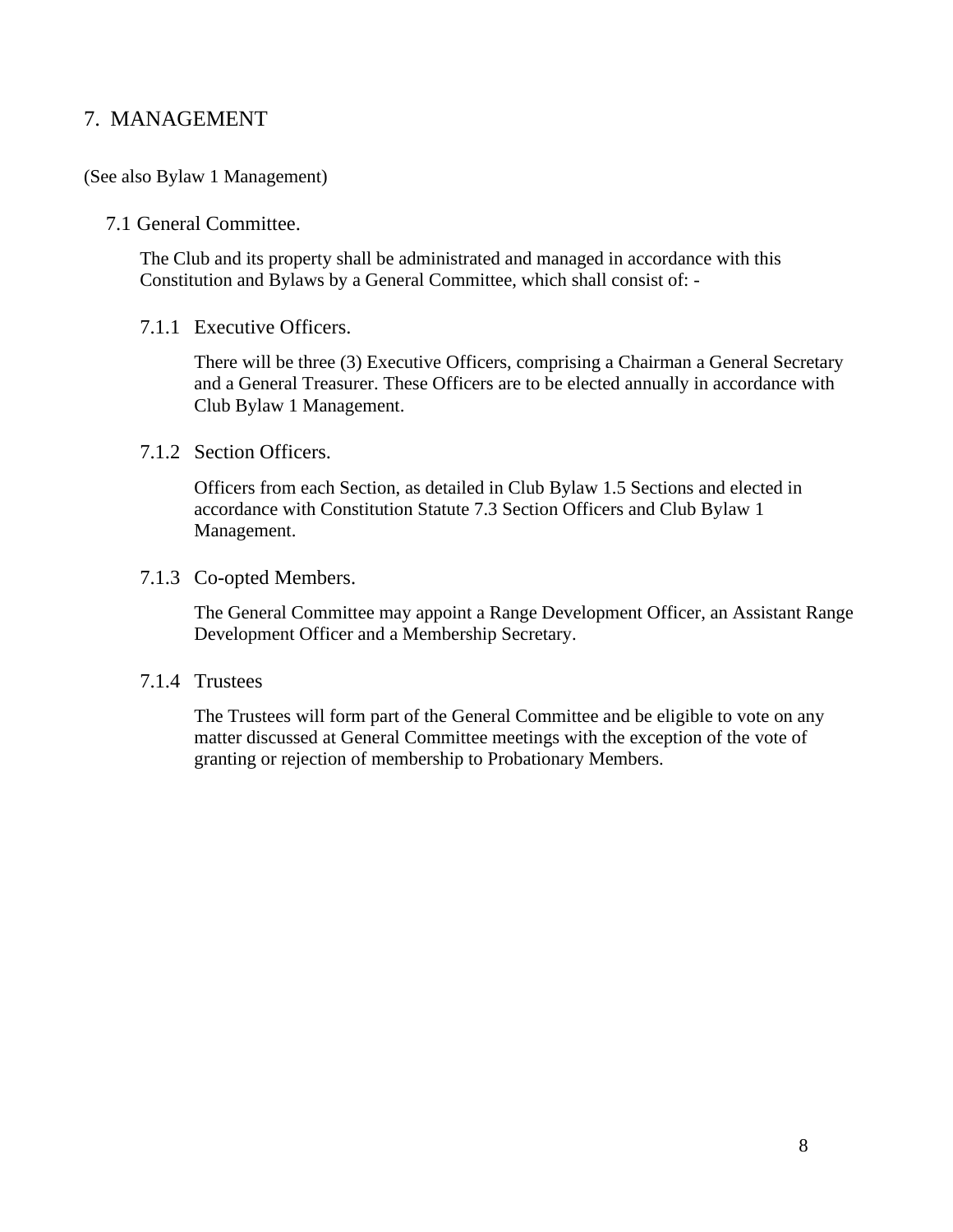## 7.2 General Committee Meetings.

The General Committee shall hold at least four (4) General Committee meetings each year.

### 7.2.1 Notice of Meeting.

The General Secretary shall convene General Committee Meetings as and when required, upon giving seven (7) days' notice to each member of the General Committee.

#### 7.2.2 Members Right to Address Meeting.

- Any member eligible to vote (see Constitution Statute 6 Members Voting Rights) has the right to address a General Committee Meeting in person upon giving written notice to the General Secretary, giving at least fourteen (14) days prior notice to that meeting.
- Any member has the right to make written representation to the General Committee upon any matter relevant to the management of the Club. Such representations shall be addressed to the General Secretary who will place them before the General Committee at its next meeting. Such representations must be received by the General Secretary at least fourteen (14) days prior to the meeting at which they are to be considered.

## 7.2.3 Quorum.

The General Committee shall transact no business unless a quorum is present. The presence of nine (6) officers, including the meeting chairman, shall constitute a quorum.

## 7.2.4 General Committee Voting Procedures

- A majority vote in favour shall be required to approve any motion at a General Committee Meeting. Abstention vote(s) will not count either for or against (See Bylaw 2.2.1.2.).
- One (1) representative from each section, Executive Officers and Trustees, shall be eligible to cast one (1) vote on each and any matter that comes before the General Committee for approval, with the exception that Trustees will not have a vote on the grant or refusal of membership to Probationary Members.
- The Chairman and/or the meeting chairperson shall not have a vote, except they will have a casting vote when there is no majority vote for or against any motion before the General Committee.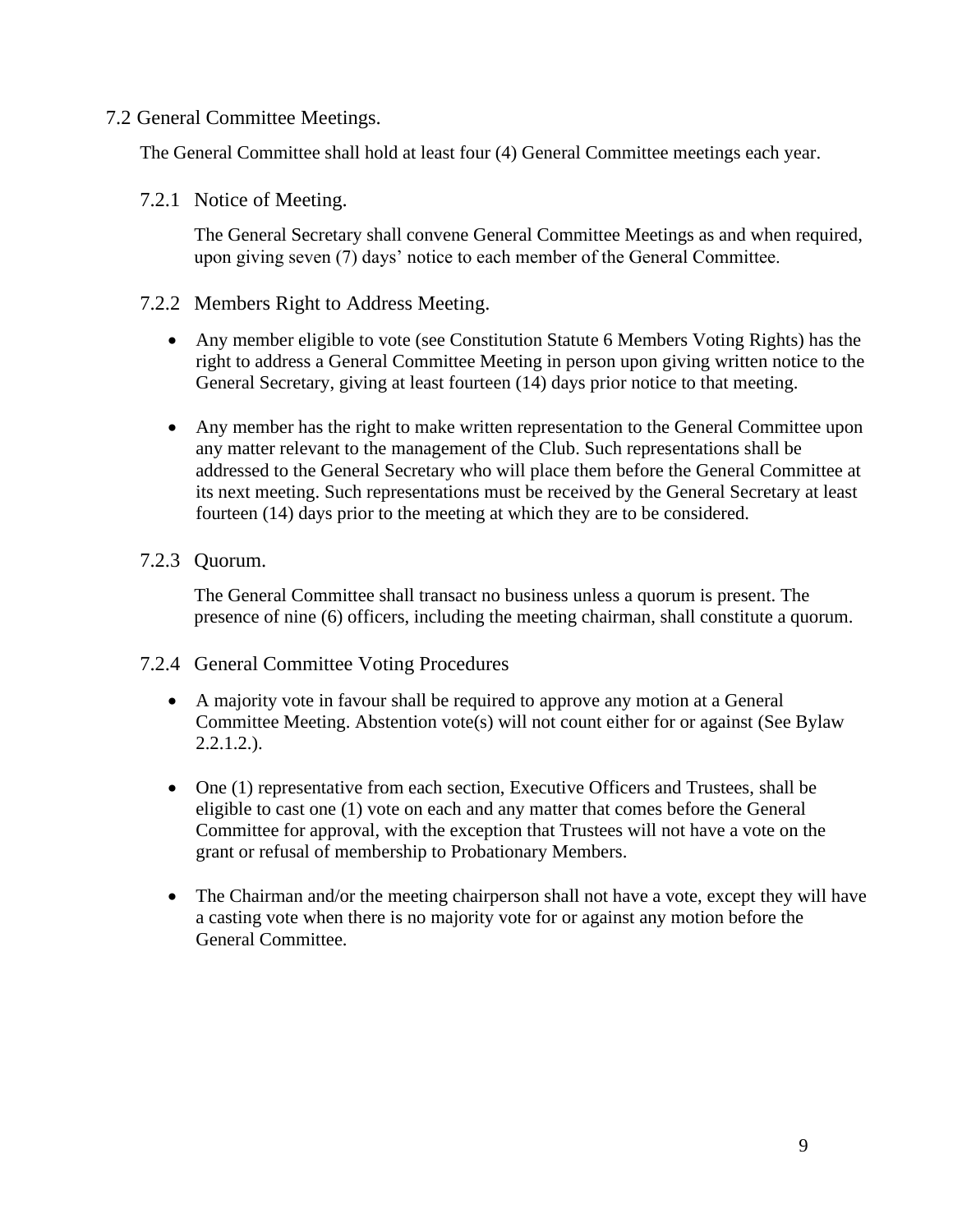### 7.3 Section Officers.

Each Section of the Club (see Club Bylaw 1.5 Sections) shall elect from their section membership, Section Officers to represent them on the General Committee, in accordance with Club Bylaw 1 Management.

### 7.3.1 Small-bore Rifle Section

Three (3) Officers, a Captain and two (2) Vice Captains shall be elected by the Small-bore Rifle Section.

#### 7.3.2 Other Sections

Two (2) Officers, a Captain and a Vice Captain shall be elected by each of the other Sections.

#### 7.3.3 Deputizing.

Subject to prior notification to the General Secretary, a section member may deputize for a Section Officer at General Committee, in such case(s) they will be empowered to vote.

#### 7.4 Committee Vacancies.

In the event of a vacancy occurring in any Executive Officer position, the General Committee shall elect one of their number to fill the position until such time as a General Meeting of Club members can be held to elect a person to fill the vacant position.

#### 7.5 New Section.

The General Committee is empowered to create new Section(s) as and when they believe it to be appropriate for the development of the Club and its membership. The members of the new Section shall elect two (2) Section Officers to represent them on the General Committee in accordance with Constitution Statute 7.3. Section Officers and Club Bylaw 1 Management.

### 7.6 Election of Officers.

Officers of the General Committee shall be elected in accordance with Club Bylaw 1 Management, Bylaw 8 Trustees and Statute 13 Trustees.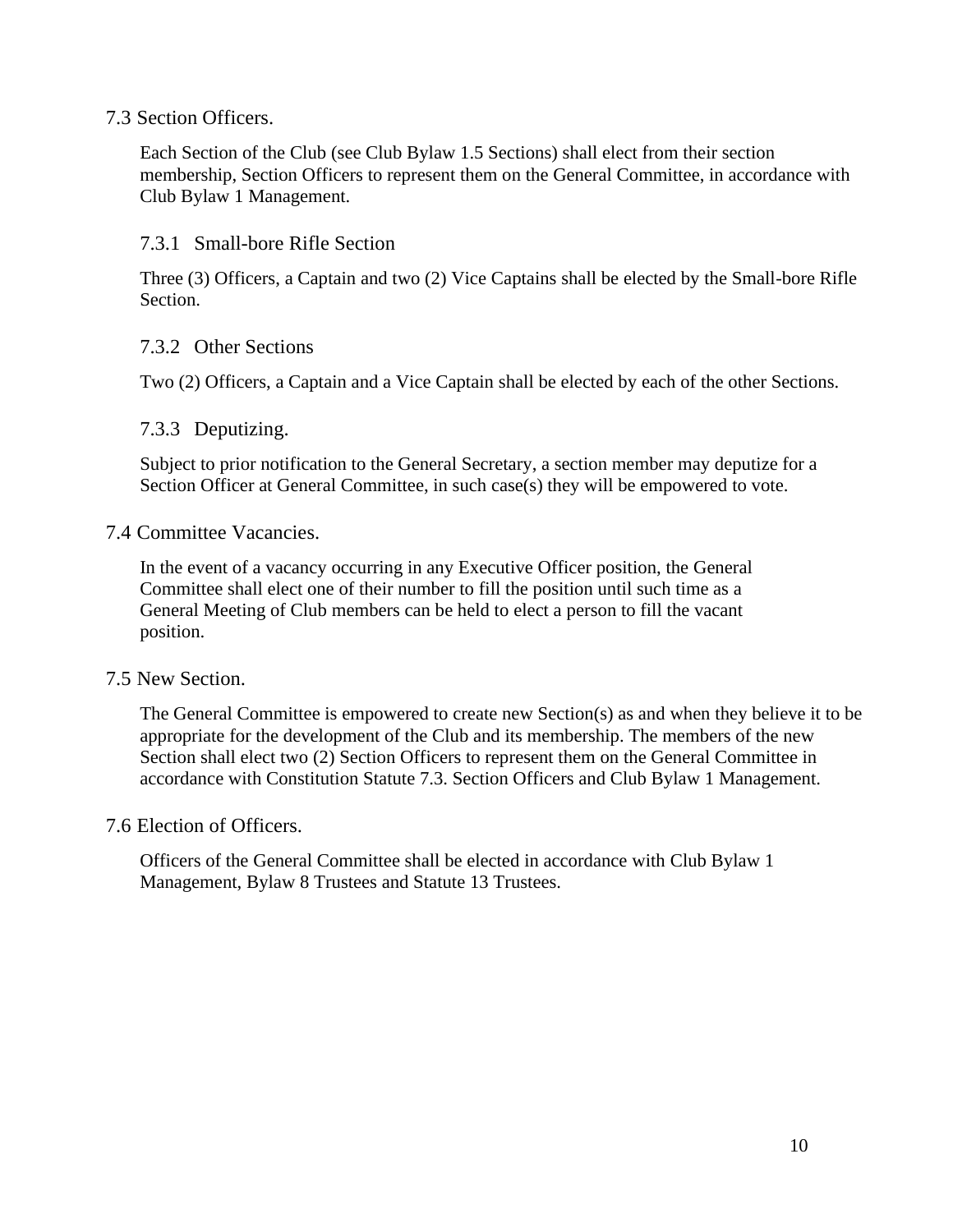## 7.7 Ex-Officio Officer.

## 7.7.1 Honorary Life President.

The General Committee is empowered to appoint by unanimous vote, any Club Officer or Member to the post of Honorary Life President. Such appointment shall reflect the Member's services to the Club and the sport of shooting. The appointment shall be notified to the membership by the Club Chairman at the next Annual General Meeting following the person's appointment.

The Honorary Life President may attend General Committee Meetings and shall have full voting rights at General Committee, Annual, Special and General Meetings.

## 7.8 Bylaws & Rules

The General Committee shall be empowered to make, amend and/or revoke Club Bylaws and Rules with respect to the transaction and management of business by the General Committee, as they deem fit for the proper and safe running of the Club.

Any Bylaw or Rule made, amended and/or revoked by the General Committee shall be displayed on the Club House notice-board and shall be deemed to have full effect from the date it was approved at General Committee.

7.8.1 No Bylaw or Rule may be made which is inconsistent with this Constitution.

## 7.9 Non-Constitutional Matters.

The General Committee is empowered to legislate on all matters not covered by the Club's Constitution.

## 7.10 Appointment of Committees.

The General Committee shall be empowered to appoint ad hoc committees/work groups to fulfill specific tasks and to report back to the General Committee. These committees/work groups will not have any authority to commit the Club to any agreement with a third party. Any recommendations made by these committees/work groups shall always be passed to the General Committee for consideration and/or approval.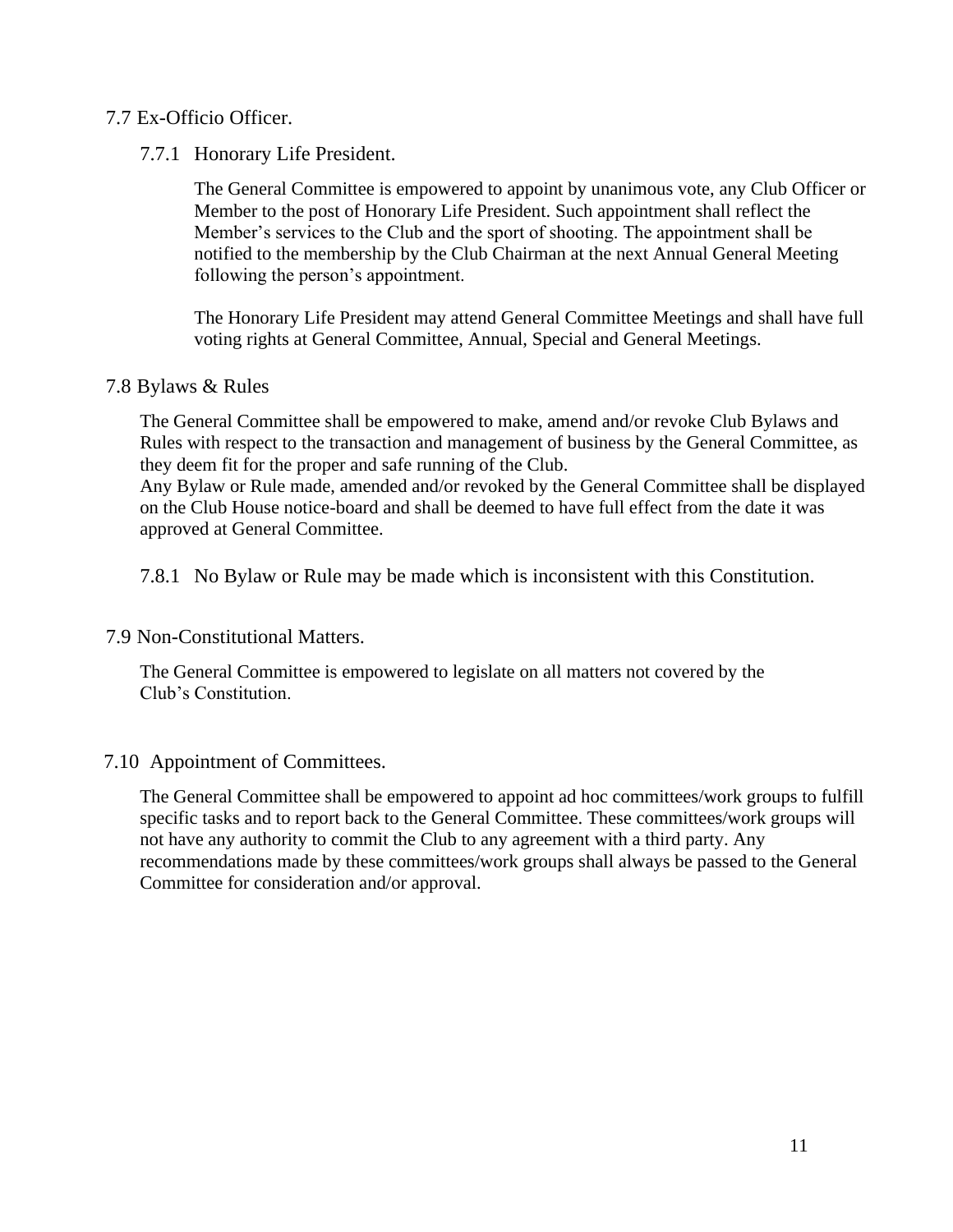## <span id="page-12-0"></span>8. FINANCE & INSURANCE

### 8.1 Receipt of Monies.

Any Officer(s) or Member(s) receiving any monies on behalf of the Club shall forthwith pass the same monies to the General Treasurer or enter such monies onto a Club Range Sheet.

The funds of the Club shall be paid into a bank account in the Club's name and operated by the Executive Officers. The Club may operate more than one bank account. All cheques drawn on the Club's bank account must be signed by two (2) Executive Officers.

#### 8.2 Annual Audit.

The Club's auditors shall examine at least once annually all receipts and invoice vouchers and shall append to the Annual Balance Sheet a certificate to the effect that they are correct and fairly represent the expenditure and receipts of the Club, and make any report, in writing to the General Committee.

#### 8.3 Auditors and Bankers.

The General Committee shall appoint the Club's auditors and bankers. The General Committee and Trustees shall appoint a competent person to produce the Club's annual accounts.

#### 8.4 Payment of Liabilities.

The General Committee may pay accounts and incur any normal liabilities of the Club. The General Committee and Officers are hereby indemnified against any claim in respect of any liability properly and bona-fide incurred on behalf of the Club.

#### 8.5 Emergency Expenditure.

The Executive Officers collectively shall be empowered to make emergency payments in order to maintain safe operation of the Club's facilities.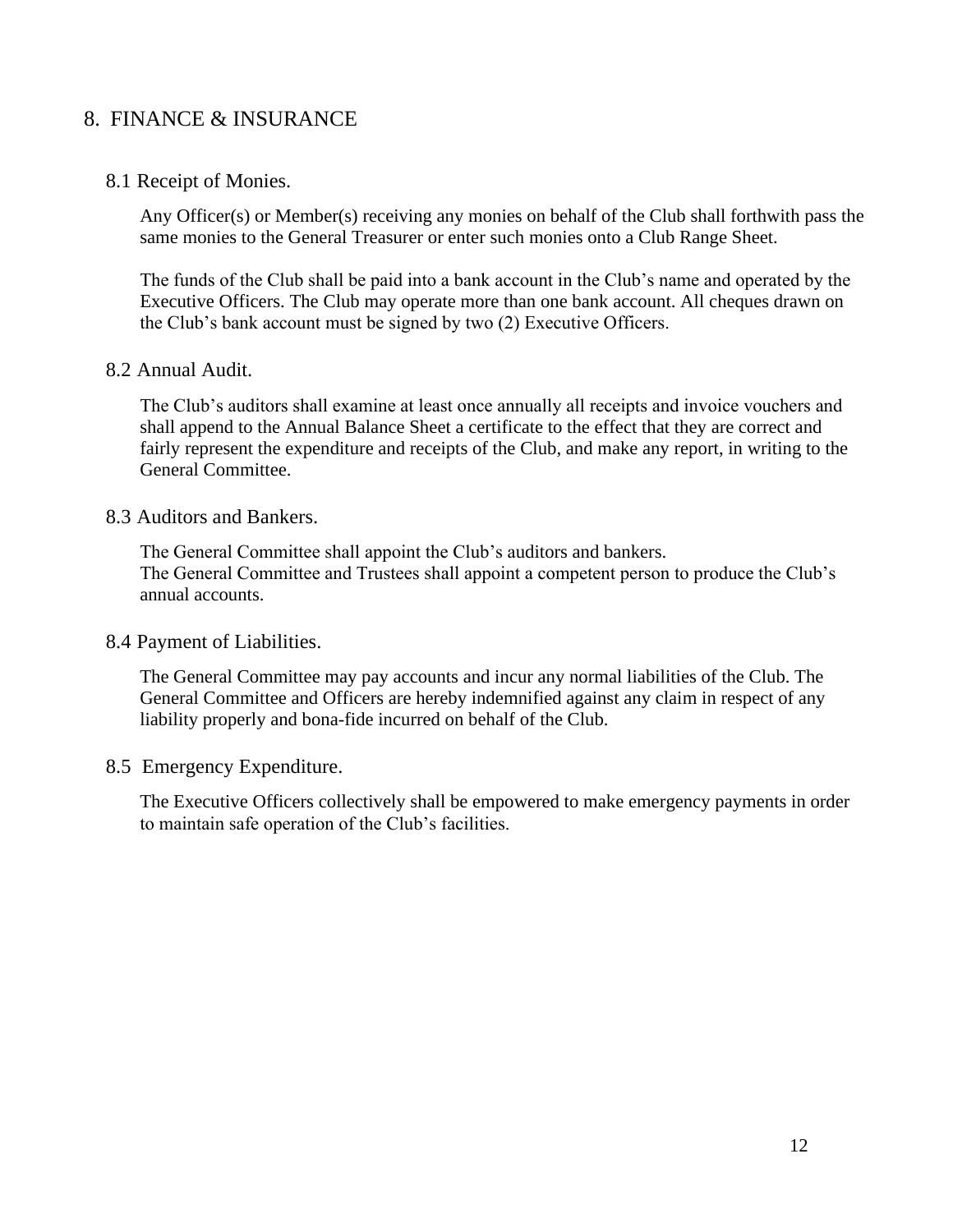## 8.6 Insurance.

- 8.6.1 The General Committee shall be empowered to obtain indemnity insurance to cover the liabilities of Club Officers, which by virtue of any rule of law would otherwise attach to the said Officers, in respect of any negligence, default, breach of trust or duty for which they may be found guilty in relationship to their club responsibilities.
- 8.6.2 The General Committee shall ensure that the Club has the benefit of appropriate and adequate insurance in respect of all relevant risks.
- 8.6.3 The members of the General Committee and Trustees are hereby indemnified by the Club in respect of any liability reasonably and properly incurred by them on behalf of the Club and all claims which may be made against them as a result of any death, injury, disability or damage to property arising from the Club's activities on the Club's premises or on any other property or elsewhere, claims under Occupiers Liability Legislation and claims in nuisance.

## 8.7 Club Assets.

## 8.7.1 Vested Interest.

All properties of the Club shall be vested in the General Committee for the time being.

- 8.7.2 All land, investments and assets of the Club to be invested into the names of not less than three (3) individuals appointed as Trustees.
- 8.7.3 Non-Distribution of Assets

All surplus income or profits are to be reinvested in the Club. No surpluses or assets will be distributed to members or third parties.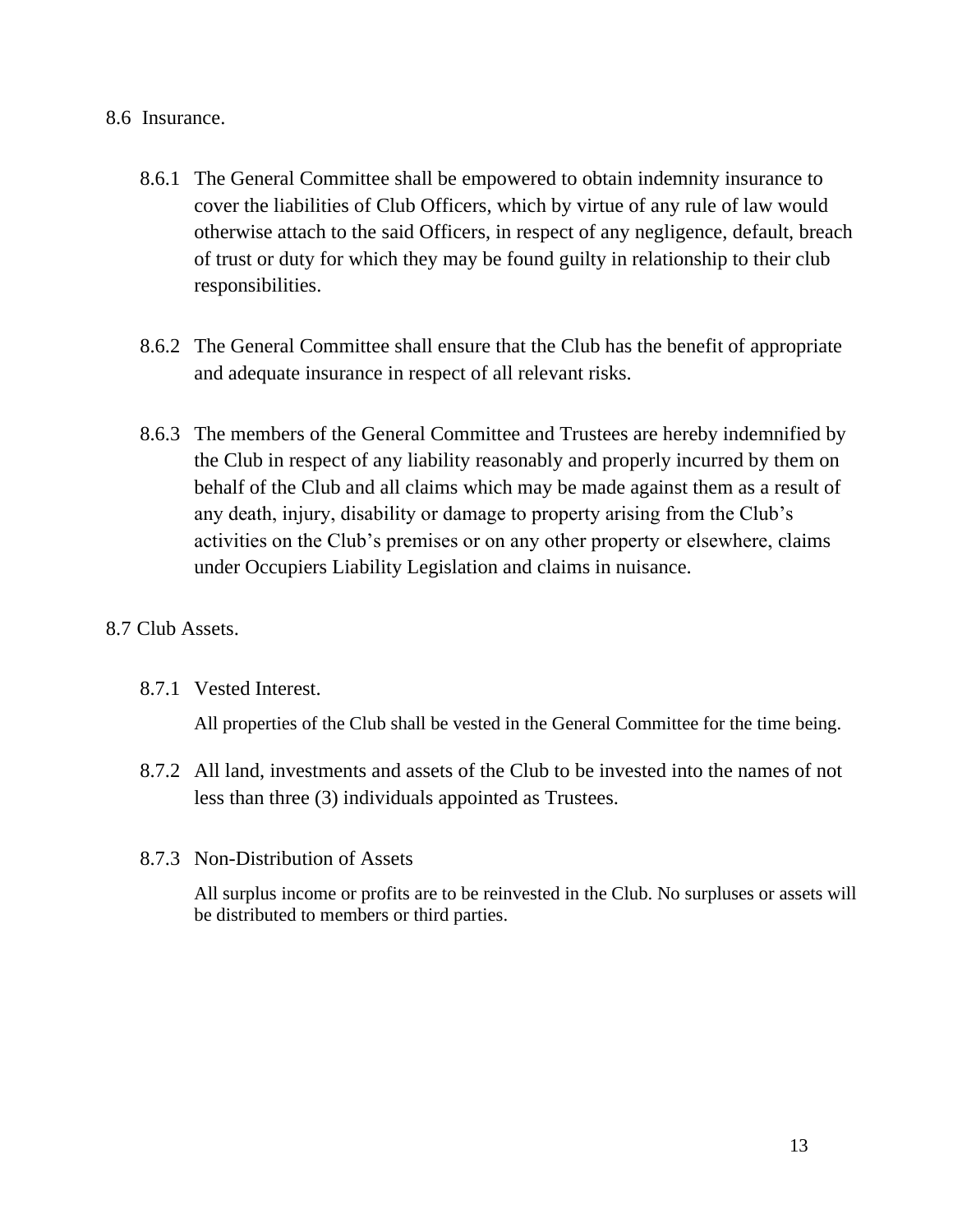## <span id="page-14-0"></span>9. RANGES

The Club's ranges shall be managed in accordance with the Club Rules.

## <span id="page-14-1"></span>10. MEETINGS

10.1 Record of proceedings

A full record of proceedings at all officially held meetings of the Club will be made. A copy of such record to be adopted at the next meeting and signed by the Club Chairman or in their absence the meeting chairperson.

- 10.1.1 The Club Chairman shall act as chairman at General Committee, General, Annual General and Special General Meetings. If the Club Chairman is absent from the meeting, the members of the General Committee present shall choose one of their number to be chairperson of the meeting before any other business is transacted.
- 10.1.2 In the event of any dispute over voting rights, the General Secretary or in their absence the chairperson of the meeting, shall determine who is entitled to vote at General Committee, General, Annual General and Special General Meetings.

## 10.2 General Committee Meeting.

(See Constitution Statute 7.2. General Committee Meetings).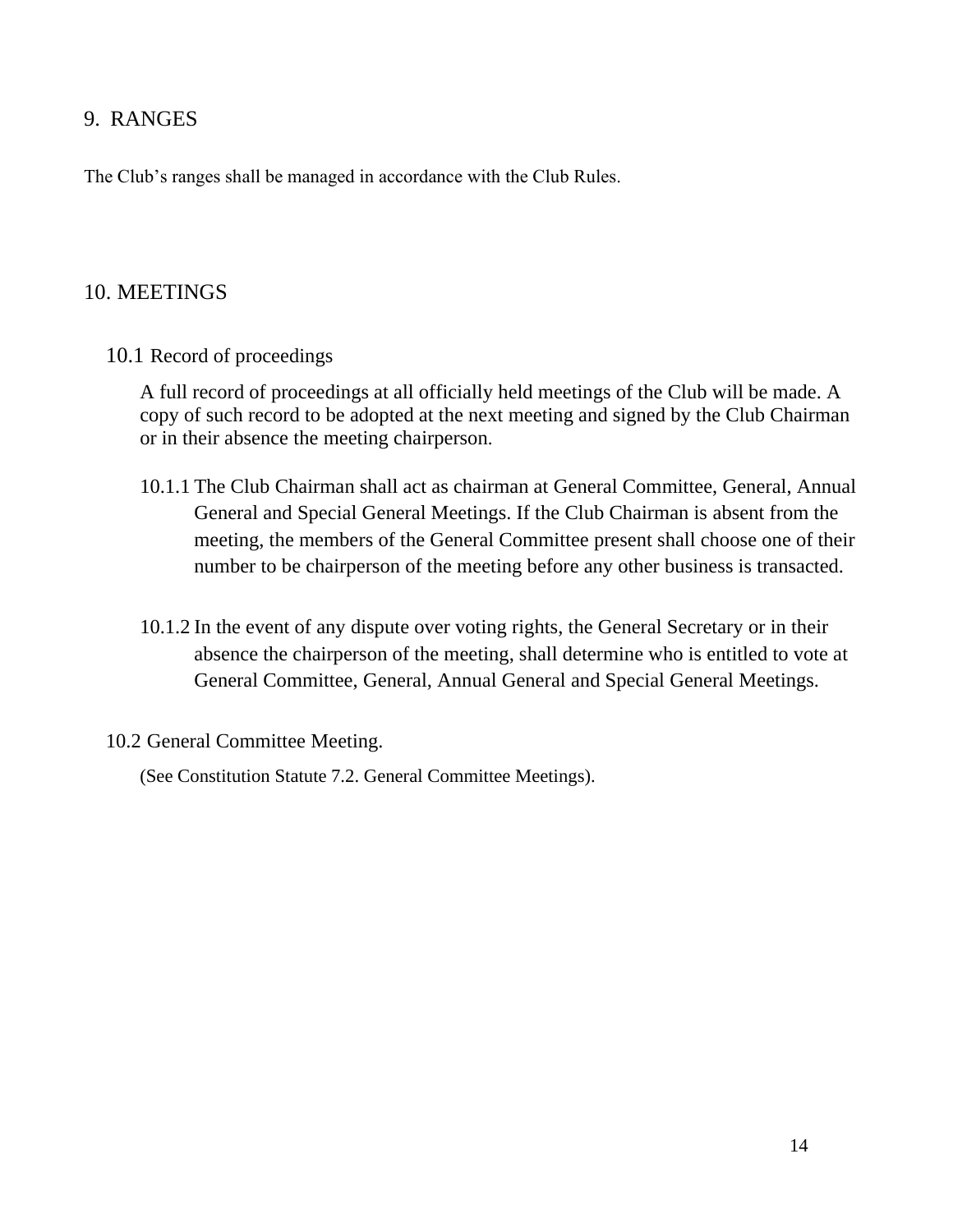## 10.3 General Meeting.

## 10.3.1 Timing.

The General Secretary shall be empowered to convene General Meeting(s) at the request of the General Committee. A notice shall be displayed on the Club House notice-board, giving a minimum of fourteen (14) days' notice and stating the nature of the business to be discussed.

## 10.3.2 Business.

A General Meeting shall only transact the business stated on the notice issued by the General Secretary.

## 10.3.3 Quorum.

The General Meeting shall transact no business unless a quorum is present.

The presence of twenty-five (25) voting members or ten (10) per cent of the current voting membership, whichever is the lesser shall constitute a quorum.

#### 10.3.4 Voting Procedures

A majority vote in favour shall be required to approve any motion at a General Meeting.

With the exception of the meeting chairperson, all eligible voting members will be entitled to one (1) vote. (See Constitution Statute 6 Members Voting Rights)

The meeting chairperson shall not have a vote, except when there is no majority vote for or against any motion put to the meeting, in which event they will have a casting vote.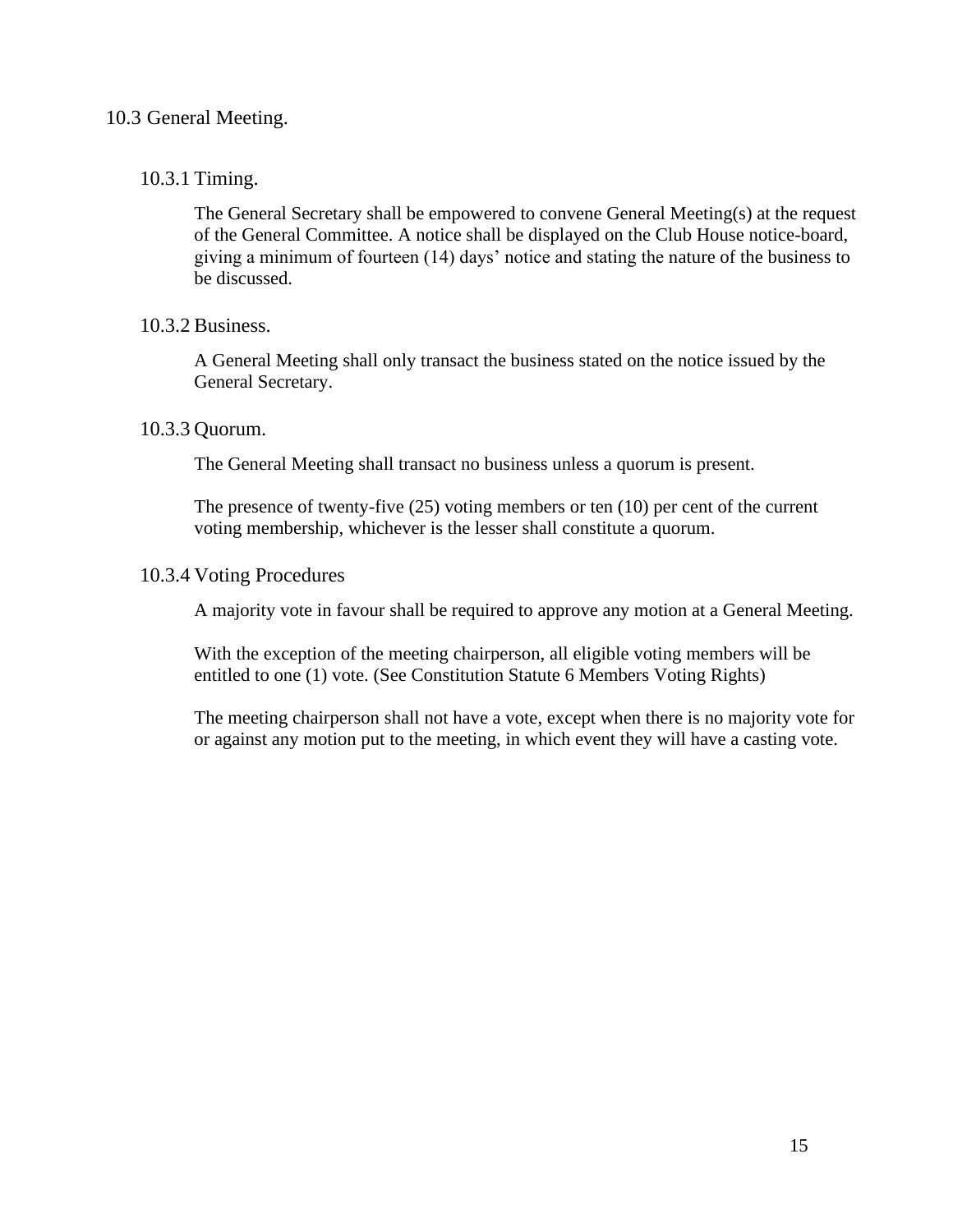10.4 Annual General Meeting.

10.4.1 Timing.

The Annual General Meeting shall be held as soon as possible after the end of the Club's Financial Year. At least fourteen (14) days' notice of such a meeting shall be given to Members by the display of a notice on the Club House notice-board.

## 10.4.2 Business.

The following business shall be transacted: -

- i. Apologies for Absence
- ii. Approval of minutes of last Annual General Meeting
- iii. Matters Arising from the Minutes of the Last A.G.M.
- iv. Chairman's Report
- v. Treasurer's Report and Receipt of Balance Sheet
- vi. Election of Executive Officers.
- vii. Make or amend the Club Constitution in accordance with Constitution Statute 11 (Changes to Constitution).
- viii. Consider any Motions posted with the A.G.M. Notice \*.
- ix. Any Other Business by permission of the Chair.

Any matter discussed under A.O.B. may only be for consideration or recommendation and must be ratified at a future General Committee Meeting, or where necessary at a future Annual General Meeting, General Meeting or Special General Meeting.

\*For any motion to be put to the members, it must either have been approved by the General Committee at least twenty-one (21) days prior to the meeting, or have been proposed and seconded by two (2) club members who are entitled to vote (see Constitution Statute 6 Members Voting Rights) and sent in writing to the General Secretary at least twenty-one (21) days prior to the date of the meeting.

## 10.4.3 Quorum.

The Annual General Meeting shall transact no business unless a quorum is present. The presence of twenty-five (25) voting members or ten (10) per cent of the current voting membership, whichever is the lesser shall constitute a quorum.

## 10.4.4 Voting Procedures

- A majority vote in favour shall be required to approve any motion at an Annual General Meeting.
- With the exception of the meeting chairperson, all eligible voting members will be entitled to one (1) vote. (See Constitution Statute 6 Members Voting Rights)
- The meeting chairperson shall not have a vote, except when there is no majority vote for or against any motion put to the meeting, in which event they will have a casting vote.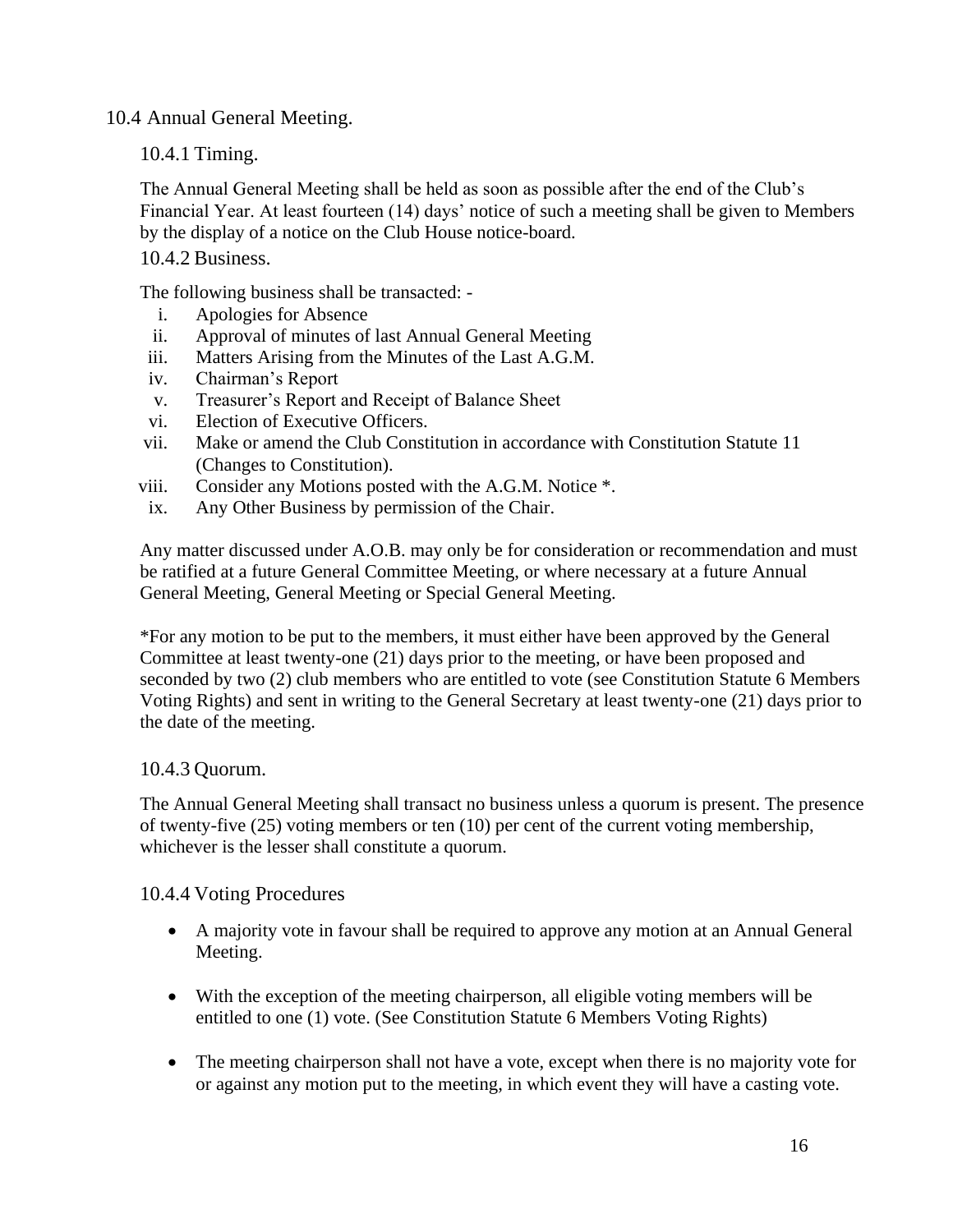## 10.5 Special General Meeting

- 10.5.1 The General Secretary shall convene a Special General Meeting at the request of a minimum of twenty-five (25) per cent of the total voting membership (see Statute 6 Members Voting Rights), providing at least fourteen (14) days' notice is given and the nature of the business to be discussed has been notified in writing to the General Secretary.
- 10.5.2 The General Secretary upon receipt of a properly formulated request to convene a Special General Meeting shall prepare and display on the Club House noticeboard, notification of such meeting, giving a minimum of fourteen (14) days' notice to the membership.
- 10.5.3 Upon such a request being duly served, and not complied with by the General Secretary within fourteen (14) days, the requestors themselves may convene a Special General Meeting of the membership by giving at least fourteen (14) days' notice in writing to the membership, duly setting out the purpose of the meeting.

Any resolution passed at such meeting shall have the same force and effect as a meeting convened by the General Committee.

10.5.4 Where a Special General Meeting is convened, then the Motion(s) before the meeting must have been displayed on the Club House notice-board for at least fourteen (14) days prior to the date of the Special General Meeting.

## 10.5.5 Business.

The Special General Meeting shall only transact the business stated on the notice displayed for calling the meeting.

#### 10.5.6 Quorum.

The Special General Meeting shall transact no business unless a quorum is present. The presence of twenty-five (25) per cent of the voting membership shall constitute a quorum at a Special General Meeting.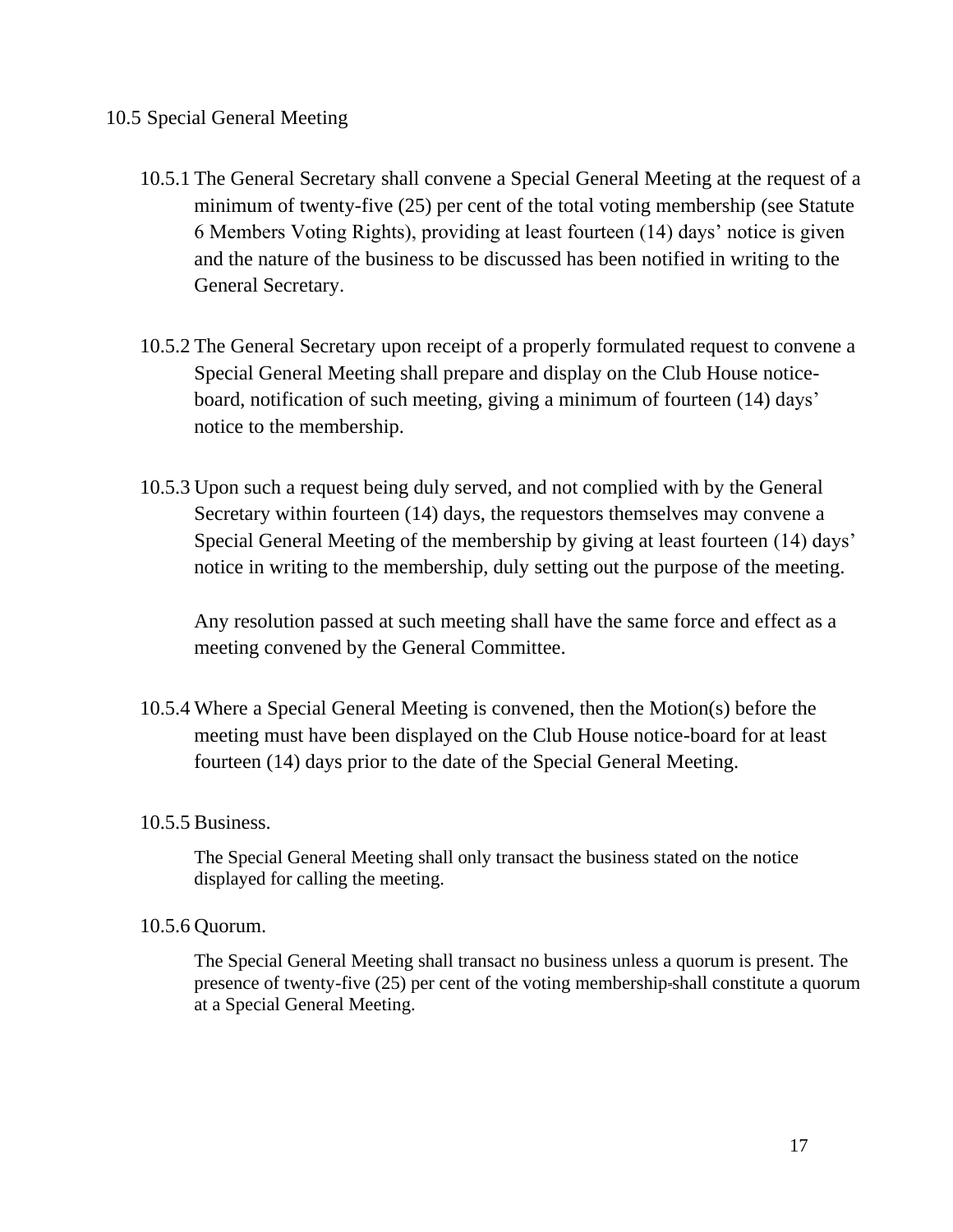## 10.5.7 Voting Procedures

- With the exception of the meeting chairperson, all eligible voting members will be entitled to one (1) vote. (See Constitution Statute 6 Members Voting Rights)
- The meeting chairperson shall not have any vote.
- Twenty-five (25) per cent of the Club's voting membership must vote in favour of any motion put to a vote. (See Constitution Statute 6.5.2. Members Voting Rights at Special General Meetings).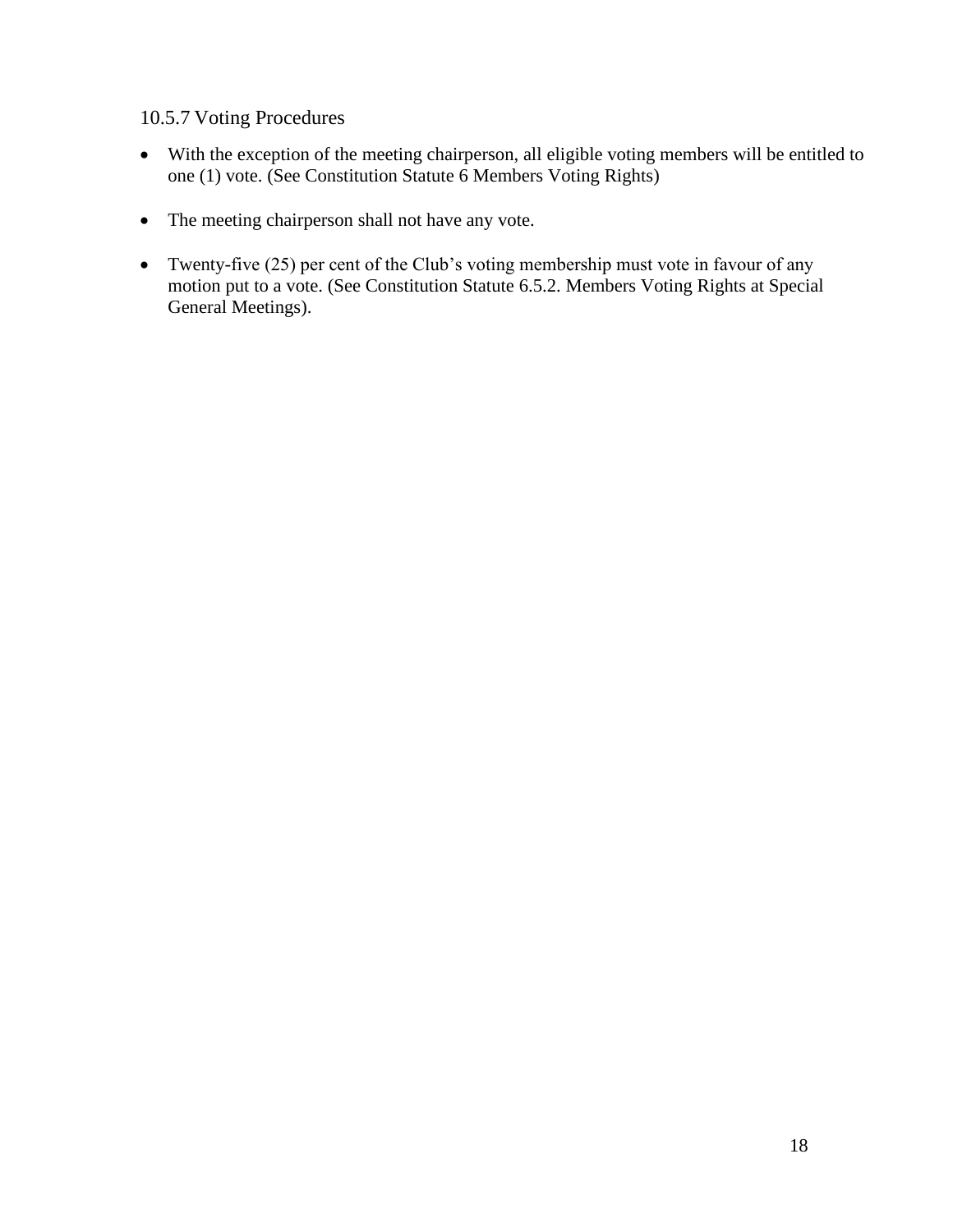## <span id="page-19-0"></span>11. CHANGES TO CONSTITUTION

The Club Constitution shall only be amended by a majority vote of members at a General, Annual General or Special General Meeting, and only provided the amendment has been posted on the Club House notice-board for at least fourteen (14) consecutive days prior to the meeting, and that the meeting has the required number of voting members present for the that meeting to be quorate. The necessary number of voting members must have supported the Motion. (See Constitution Statute 6 Members Voting Rights). Any Statute made, amended or revoked shall have full force and effect from the date it is approved at.

## <span id="page-19-1"></span>12. DISSOLUTION OF CLUB

## 12.1

If the General Committee decides that it is necessary or advisable to dissolve the Club, it shall call a General Meeting of the membership of the Club, of which not less than twenty-one (21) days' notice shall be given, stating the terms of the resolution to be proposed. If the proposal is supported by twothirds of those voting members present at the meeting, the General Committee shall have power to realise any assets held by or on behalf of the Club. Any assets remaining after the satisfaction of any debts and liabilities shall be disposed of in accordance with Constitution Statute 12.2.

## 12.2

In the event of the Club being wound up, the properties and assets of the Club, after all liabilities are settled, shall not belong to the Members of the Club, but at the direction of the General Committee and Trustees, shall be made over to another registered Community Amateur Sports Club, registered charity or to one or more of the shooting sport's governing bodies to which the Club is affiliated for use by them in community related sports.

## 12.2.1

The assets of the Club cannot be transferred to a sports club that is not CASC registered.

## <span id="page-19-2"></span>13. TRUSTEES

(See also Bylaw 8 Trustees)

- 13.1 The Club will elect from its membership up to four (4) Trustees in accordance with Club Bylaw 8 Trustees.
- 13.2 The General Committee shall use its best endeavors to ensure the number of Trustees is maintained at four (4).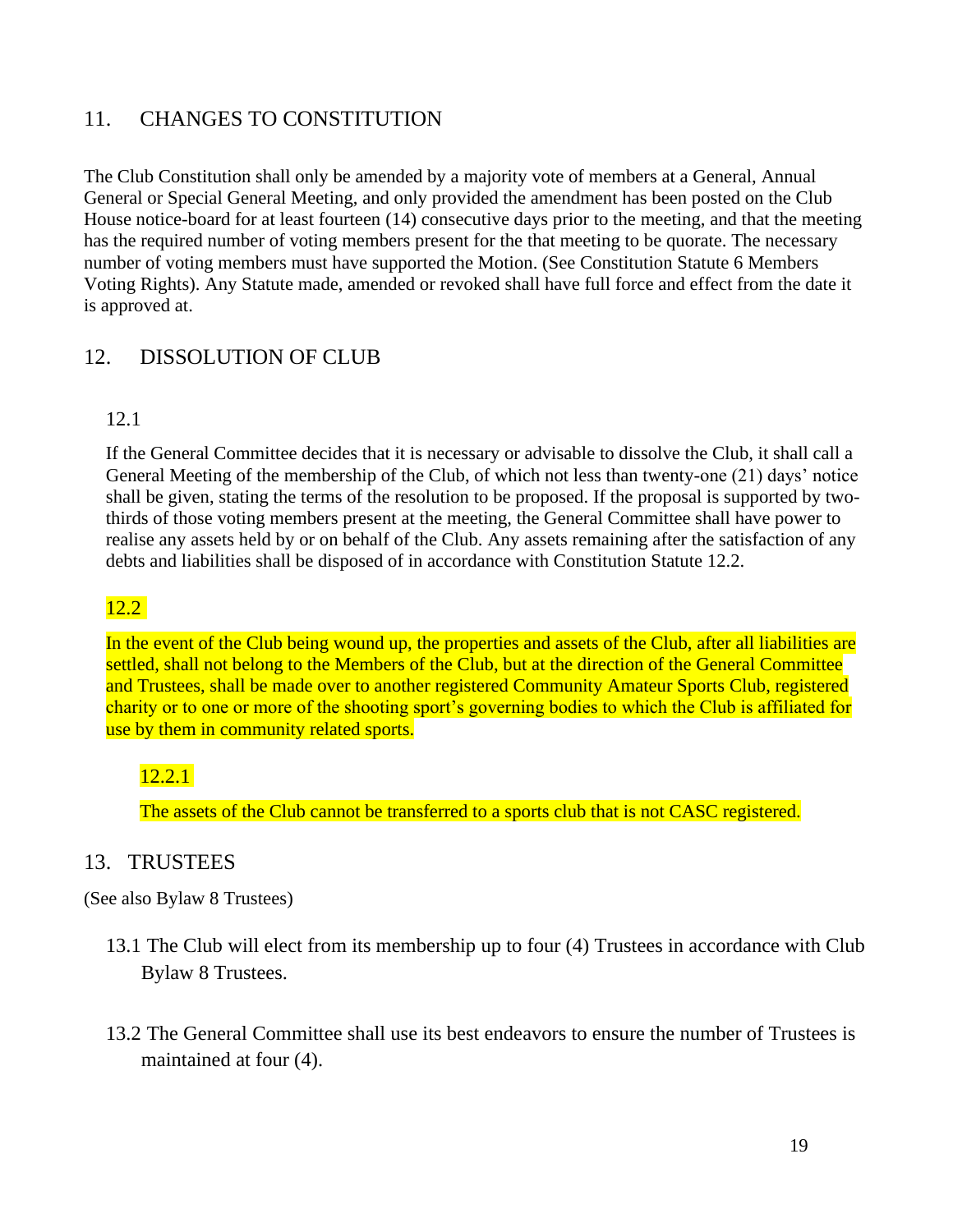## **BYLAWS**

**These Bylaws of the Basildon Rifle & Pistol Club ("The Club") carry the same force and effect as though they were part of the Club's Constitution.**

## <span id="page-20-0"></span>1. MANAGEMENT

1.1 General Committee.

The Club shall be managed by a General Committee, (see Constitution Statute 7 Management.) which shall consist of three (3) Executive Officers comprising a Chairman, General Secretary and General Treasurer. In addition, the General Committee will consist of Section Officers elected, in accordance with this section of the Club Bylaws, from each of the Sections as detailed under Club Bylaw 1.5 Sections and the Club Trustees. A Range Development Officer, an Assistant Range Development Officer, Membership Secretary and Police Liaison Officer may assist it in accordance with Constitution Statute 7.1.3. Co-Opted Members.

## 1.2 Officer Qualifications.

- 1.2.1 No Member may be elected to the Office of Chairman, General Secretary or General Treasurer of the Club until they have served five (5) years continuous membership.
- 1.2.2 No Member may be elected to the Office of Section Captain or Vice Captain until they have served two (2) years continuous membership.
- 1.2.3 All Officers standing for election as an Executive Officer or Section Officer for the General Committee, must at the time of election, be a full and current member of the Club and meets the criteria under Constitution Statute 6.8 'Eligibility to Vote. Junior Members and Probationary Members are not eligible to stand for or hold any official office of the Club.
- 1.2.4 For qualification as a Trustee see Bylaw 8 Trustees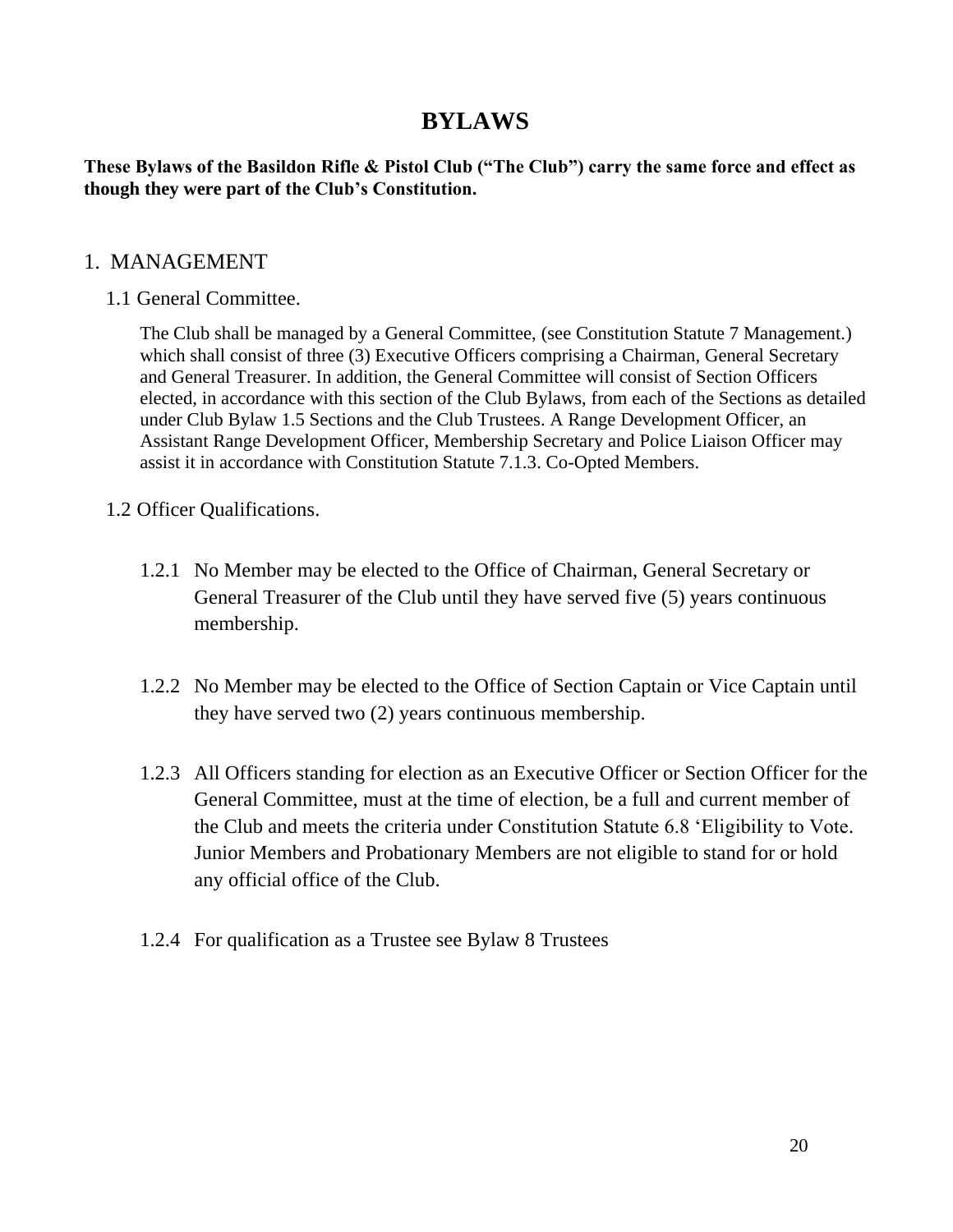## 1.3 Election Procedures

- 1.3.1 The Executive Officers and Section Officers of the General Committee must stand down each year and elections held by the voting members to re-elect retiring officers or elect new officers.
- 1.3.2 The Executive Officers will be elected annually by the Club Membership at the Annual General Meeting. Nominations for the position of each Executive Officer must be made in writing. Nominations must be proposed and seconded by two voting members, who meet the criteria under Constitution Statute 6.8 'Eligibility to Vote, and the nominee must agree to stand. Nominations must be received by the General Secretary at least 14 (fourteen) days before the date of the Annual General Meeting.
- 1.3.3 Section Officers will be elected annually by a majority vote of the relevant Section Membership. Nominations for Section Officers must be made in writing. Nominations for the position of each Section Officer must be proposed and seconded by two voting members of the relevant section who meet the criteria under Constitution Statute 6.8 'Eligibility to Vote.
- 1.3.4 Each Section shall elect a Captain and Vice Captain, with the exception of the Small-Bore Rifle Section that shall have a Captain and two (2) Vice Captains. Each Section shall elect their Section Officers prior to the Club's Annual General Meeting, at which the elected Officers will be announced to the Annual General Meeting. (See also Constitution Statute 7.3. Section Officers)
- 1.3.5 For the election procedures for Trustees see Bylaw 8 Trustees.

## 1.4 Dismissal of Club Officers

An Executive Officer may be removed from office by calling a Special General Meeting in accordance with Constitution Statue 10.5. Special General Meeting.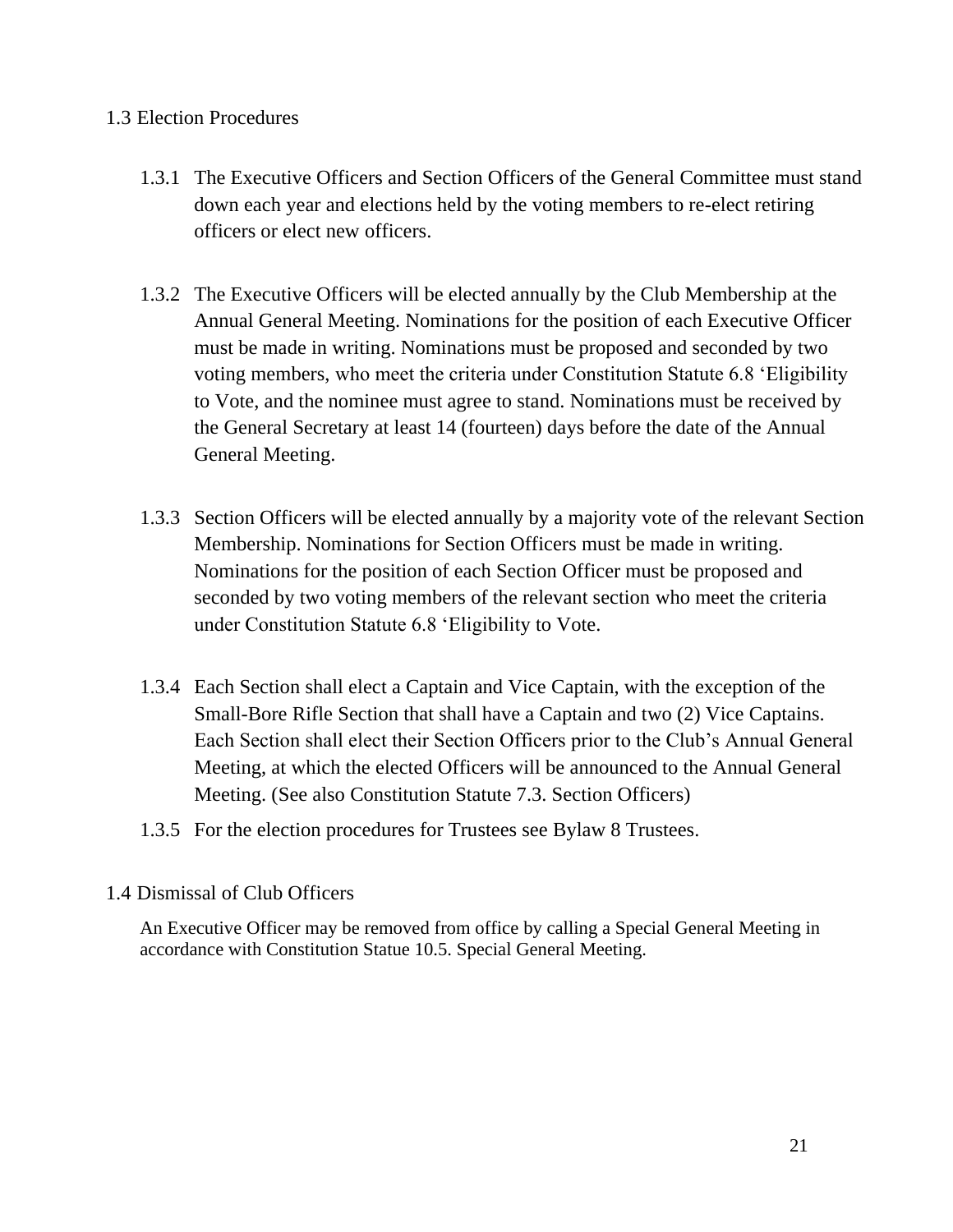## 1.5 Sections.

The Club shall be formed into Sections according to the disciplines to be shot. These Sections shall be called:

- i. Small-bore Rifle Section
- ii. Sporting Rifle Section
- iii. Air U. I. T. Section
- iv. Gallery Rifle Section
- v. Practical and Full-bore Rifle Section
- vi. Black Powder Section
- vii. 1500 Section
- viii. Heritage Section

A Section may only be disbanded by the agreement of the majority of the members of the said Section, or by the General Committee if it decides there are insufficient section members to warrant representation on the General Committee.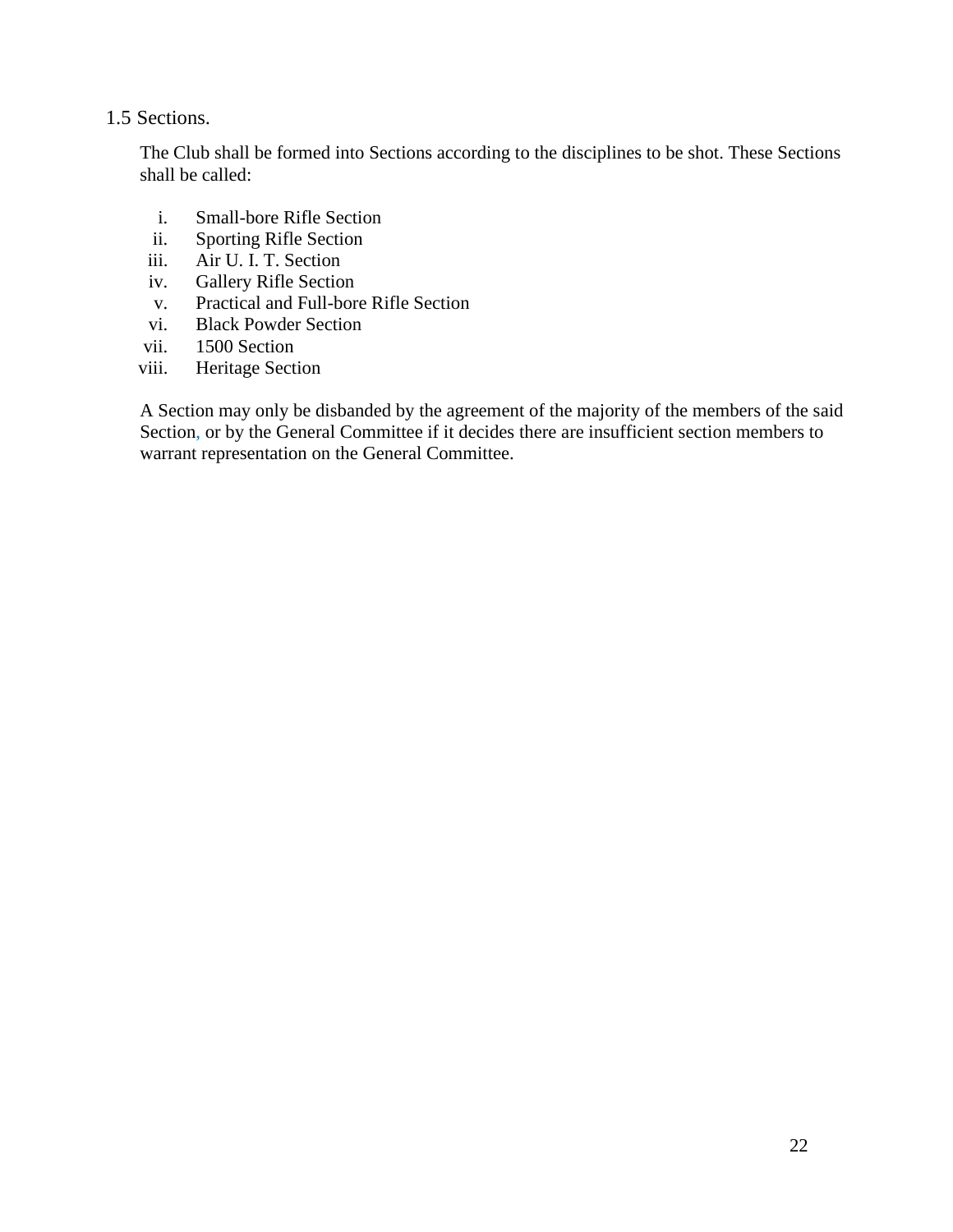## <span id="page-23-0"></span>2. MEMBERSHIP & MEMBERSHIP FEES

### (See also Constitution Statute 5 Membership)

### 2.1 Membership Application.

An application for membership must be made in writing to the General Secretary/Membership Secretary on a prescribed Probationary Membership Application form, accompanied by the appropriate Joining Fee, Membership Fee and two (2) passport style photographs.

2.1.1 Where an applicant for probationary membership is less than sixteen (16) years of age, their application must be counter-signed by their parent or guardian.

#### 2.2 Probationary Period.

New applicants for membership will only be accepted as Probationary Members. During the probationary period, each new member will receive training in the safe handling of firearms. The Club's normal probationary period is six (6) months. This can be reduced in certain circumstances (see Club Bylaw 2.2.1.) or extended if the section officer(s) believe this to be necessary.

2.2.1 New Applications for Membership

All new membership applicants, including lapsed members seeking re-election shall serve a minimum six (6) months probationary period prior to the request for their membership going before the General Committee for affirmation of acceptance. It is only if the General Committee votes in favour to grant membership, that the Probationary Member will have their membership of the Club affirmed. In exceptional circumstances the General Committee can, by a unanimous vote at a General Committee Meeting, agree to reduce the probationary period for applicants who are in possession of a Firearms Certificate and/or who have an unreserved letter of recommendation from their present or a previous club.

- 2.2.1.1 Applications for membership shall be placed before the General Committee whose decision to approve, reject or defer any such application shall be final.
- 2.2.1.2 A vote to grant affirmation of membership requires a vote in favour by the Committee Members present to affirm membership. An abstention will not count as either vote for or against. In the event of no majority for or against, the Chairman or meeting chairperson will have a casting vote.
	- 2.2.1.2.1 The Trustees will not have a vote on the grant or rejection of membership.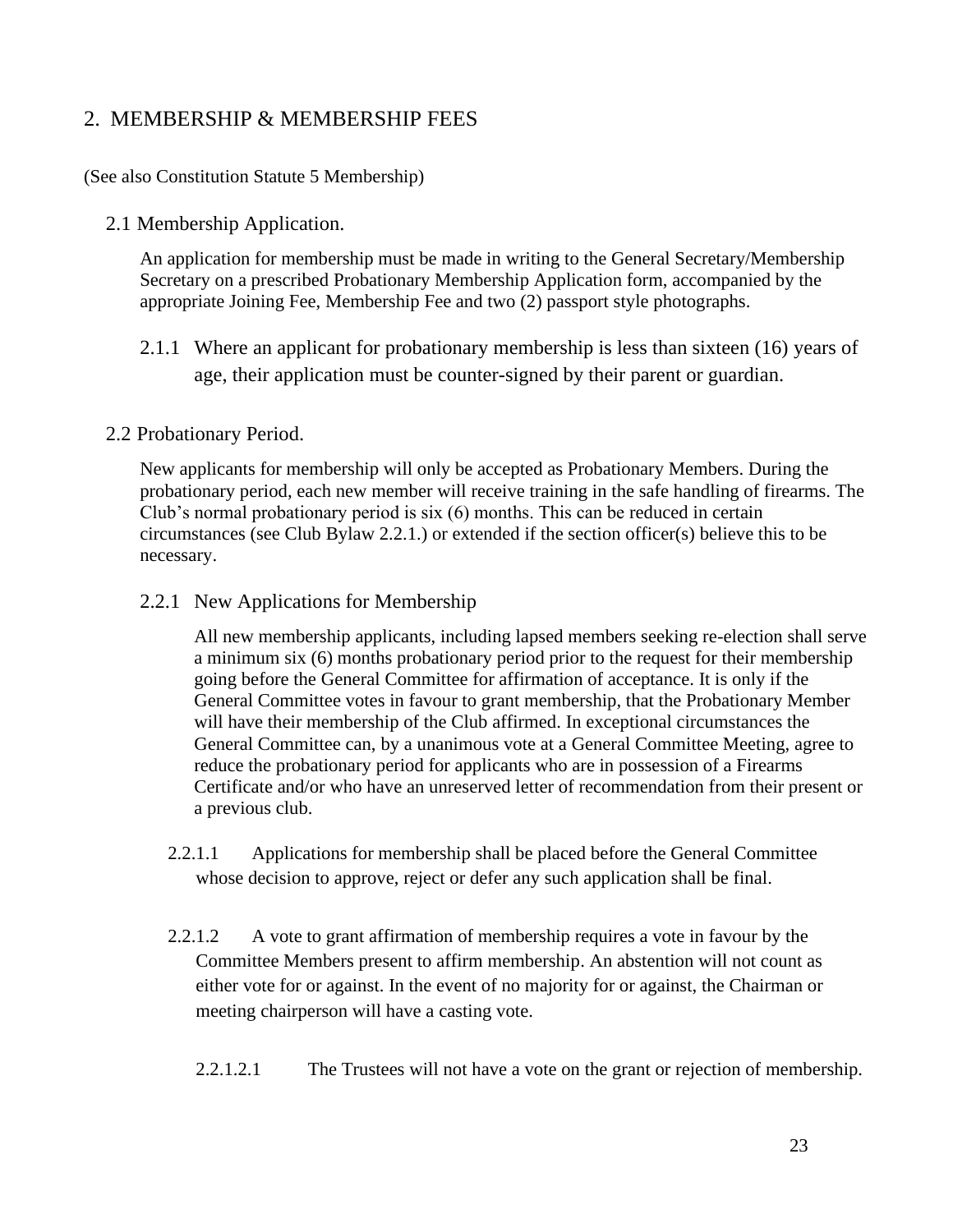- 2.2.1.3 If during their probationary period, a Probationary Member demonstrates they are unable to conduct themselves in a safe and acceptable manner, or they are unable to handle and control a firearm safely or their behavior is aggressive or a danger to other people, then the General Committee has the authority to terminate the membership of that Probationary Member at any time during their probationary membership period and/or to refuse the grant of affirmed membership when their request for membership affirmation is put before the General Committee on the completion of their probationary period.
	- 2.2.1.3.1 A prospective member or Probationary Member who has had their application for membership refused or rejected, is entitled to appeal against that decision. An appeal will be conducted in accordance with Bylaw 5 Discipline.
- 2.2.1.4 There is no right of membership for new applicants or Probationary Members. Only the General Committee can grant affirmation of membership.
- 2.2.2 Probationary Membership Requirements for Non FAC Holders

Persons applying for and granted Probationary Membership who do not have a current firearms certificate must serve a minimum six (6) months probationary period during which they will be given guidance in the safe use of firearms.

2.2.3 Request for Affirmation of Grant of Membership

On completion of their probationary period, a Probationary Member can request to have their application for membership put before the General Committee for the General Committee to decide whether or not to affirm the grant of membership. The application must be sponsored by an officer from the section that supervised the probationary period and training.

The final decision on when to put Probationary Members forward for affirmation of membership is the responsibility of the relevant Section Captain and/or Vice Captain(s) responsible for the probationers training.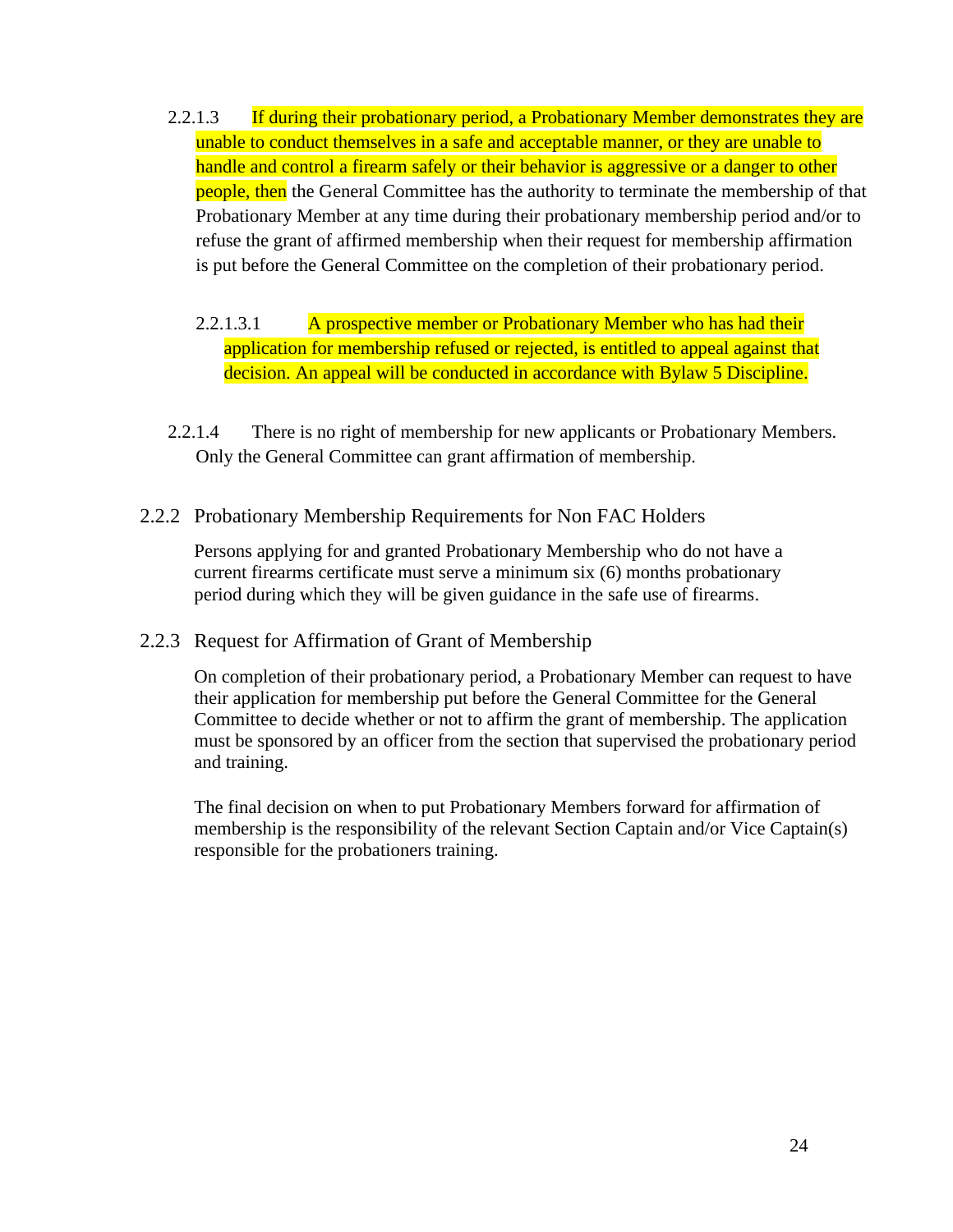- 2.2.4 After completing the probationary period and upon the General Committee affirming the grant of membership, a person may apply for acceptance as a "Tyro" member of any other Section of the Club". Before being granted membership status of another section, the member must attend at least six (6) formal meetings of that section, and be given one to one training by an officer or other nominated member of that section. Only after this Section's Captain or Vice Captain is satisfied with the applicant's competence and safety will membership of the new section be considered.
	- 2.2.4.1 With approval from the Section Captain responsible for conducting the main probationary training, a period of "Tyro" status may be carried out during the probationary period. Probationary members wishing to shoot as a "Tyro" with another section can only do so under the following conditions:
		- An Officer from the section supervising the main probationary training agrees the Probationary Member has achieved a satisfactory state of proficiency.
		- An Officer of the other Section required to grant "Tyro" status agrees to accept the "Tyro" member and provide one to one training, and accepts full responsibility for any firearm(s) and ammunition used.
		- The Probationary Member must continue and complete their probationary period, in accordance with By Law 2.2.1. (New Applications for Membership) with their designated "Probationary Section".

## 2.2.5 Application for First Firearm Certificate

Members wishing to apply for their first Firearm Certificate must have completed a minimum six (6) months probationary period and have had their membership affirmed by the General Committee.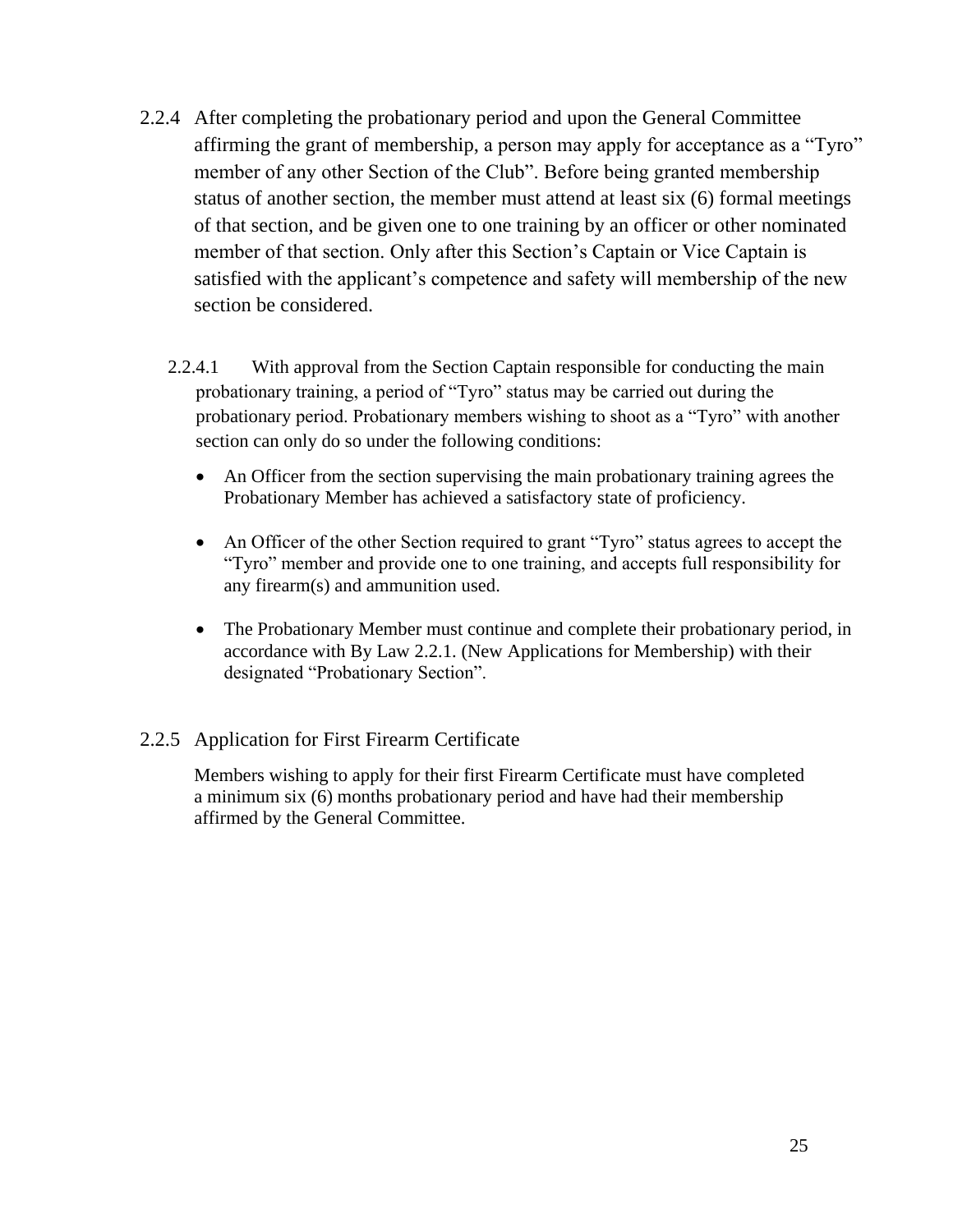## 2.3 Termination or Suspension of Membership

- 2.3.1 Any member shall immediately notify the Club's General Secretary if their authority or suitability to own, use or be in possession of any firearm or ammunition, is or may be affected by any event or change in their circumstances.
- 2.3.2 Any member whose membership is terminated voluntarily or under Bylaw 5 (Discipline) shall not be entitled to any refund of Membership Fee or other charges which may have been paid, and will remain liable for any subscription, fee or charges which may at the date of termination be due and owing to the Club.
- 2.3.3 Any member who has their Club membership terminated or resigns their Club membership, must return to the Club their Gate Key (if they have been issued with one), Club Membership Card, I.D. Card, plus any Range/Shooting Certification Cards issued by the Club.

## 2.4 Membership Fees

## 2.4.1 Joining Fee.

A one off non-refundable Joining Fee is payable by all new applicants for membership. The Joining Fee is also payable by any lapsed member seeking re-admission. The scale of the Joining Fee shall be set by the General Committee prior to each year's Annual General Meeting and confirmed to the Membership at each year's Annual General Meeting.

## 2.4.2 Annual Membership Fees.

The General Committee shall set the rate of Annual Membership Subscription Fees and these will be displayed on the Notice Board in the Clubhouse and confirmed to the Club Membership at each year's Annual General Meeting. **The last day for payment** of the Annual Membership Subscription Fee to secure continuity of Club membership shall be the 31st March of each year.

(Refer to 2.4.6. and 2.4.9 below regarding Direct Debit and half yearly instalments of membership fee).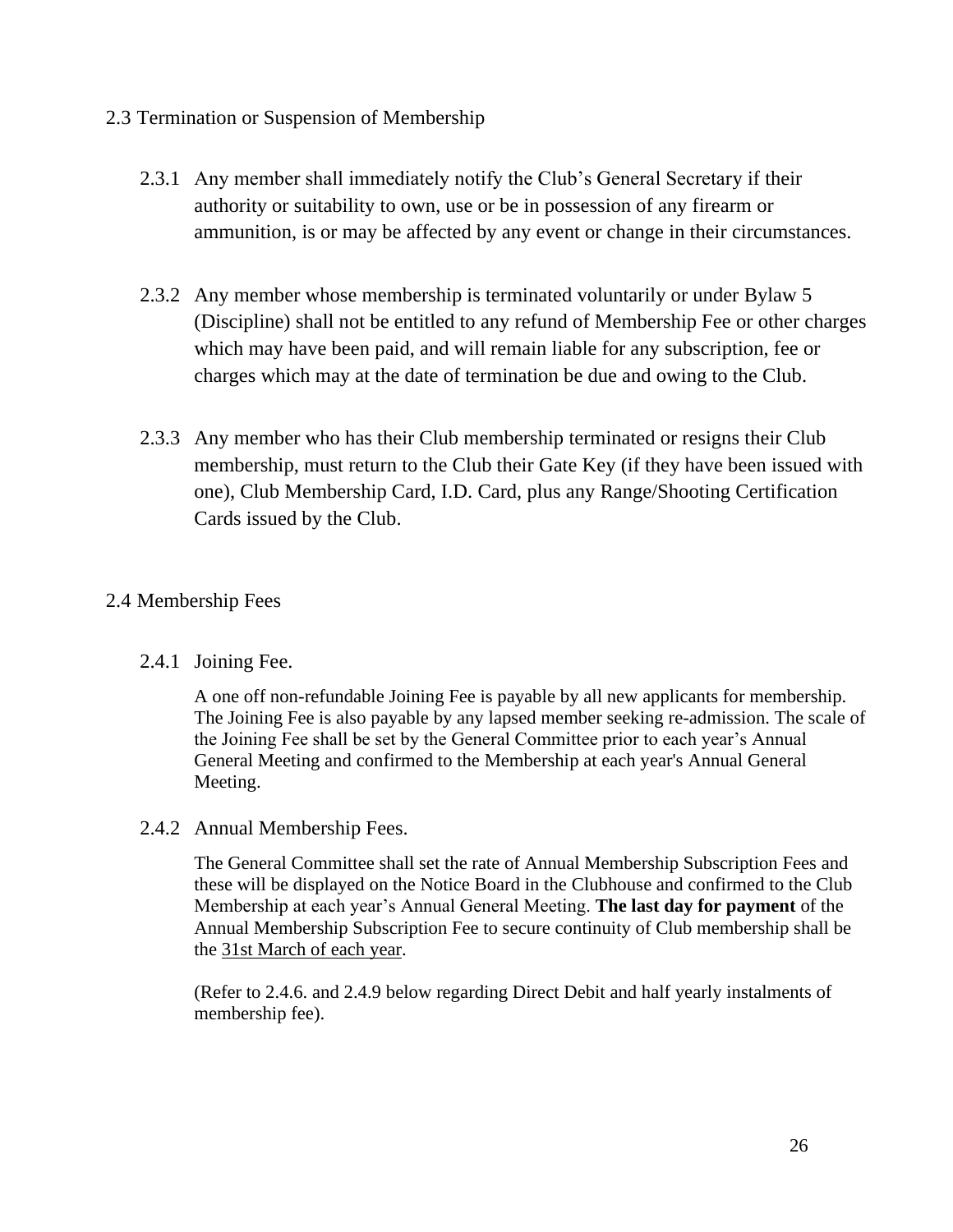#### 2.4.2.1 Lapsed Membership

Members not paying by the 30th April, of the year in which payment is due, any fees as set by the General Committee, shall be deemed to have let their membership lapse and be debarred from all privileges of membership. Should a lapsed member wish to rejoin, they must submit a new Application for Probationary Membership form, pay the Joining Fee, together with the relevant Annual Membership Subscription Fee for new members and serve a new probationary period in accordance with Club Bylaw 2.2.1. New Applications for Membership.

## 2.4.3 Senior Citizen Membership Fee.

The General Committee may, at its discretion, set a reduced Senior Citizen Annual Membership Fee rate. The rate of any reduction will be set when the Annual Membership Subscription Fee is set, (see Bylaw 2.4.2. Annual Membership Fee). Any reduction so authorized will be granted to only those members who meet whatsoever criteria set by the General Committee and only from the Membership Year after they reach the official state retirement age.

#### 2.4.4 Family Membership Concession.

The General Committee may, at its discretion, set a Family Rate Membership discount. The rate of any discretionary discount will be set when the Annual Membership Subscription Fee is set, (see Bylaw 2.4.2. Annual Membership Fees). A Family Rate Membership discount will be given when a husband and wife are both members, and/or when a parent and offspring are members. Plus, Common Law Spouses where both spouses are members of the Club, and they share the same address as their main residence. Any discount will only be allowed against full rate Annual Membership Fees, i.e. there will not be any discount on Junior/Student rate membership fees and/or Privileged Senior Citizen rate membership fees or any Joining Fees.

## 2.4.5 Restricted Competition Only Membership Fee

The General Committee may, at its discretion, set a Restricted Competition Only Membership Fee. The rate of any discretionary fee reduction will be set when the Annual Membership Subscription Fee is set, (see Bylaw 2.4.2. Annual Membership Fees).

## 2.4.6 Half Yearly Instalments of Membership Fee.

Members who pay their Annual Membership Fee in half yearly instalments must pay the first half yearly instalment so that it reaches the General Secretary/Membership Secretary by 30th April of the year for which payment is due. The second instalment must be paid so that it reaches the General Secretary/Membership Secretary by the 30th September of the year for which payment is due. Failure to comply by either of these deadlines will result in their membership being terminated, (see Bylaw 2.4.2.1. Lapsed Membership).

• See Statute 6.8 Eligibility to Vote regarding restriction of voting rights.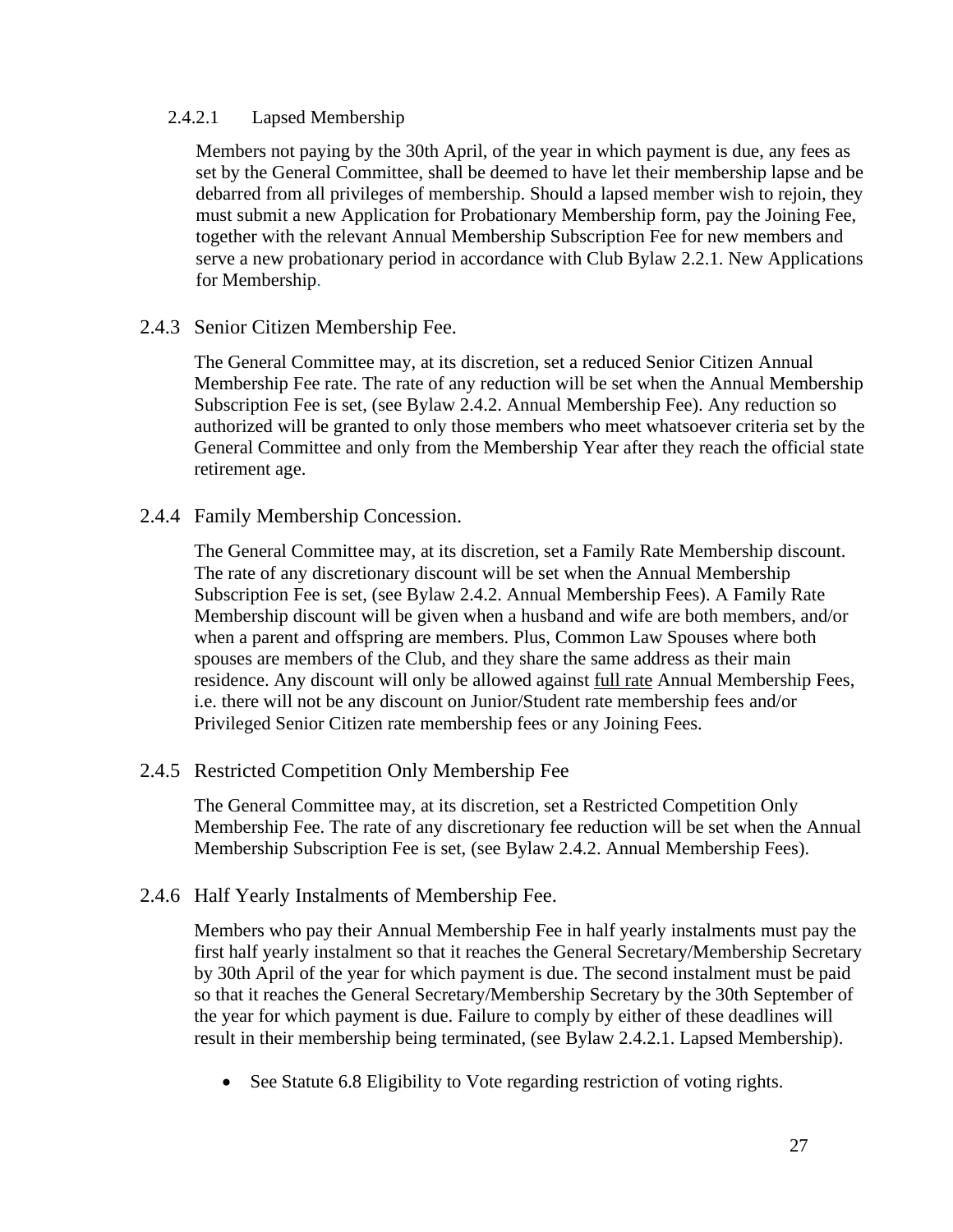- 2.4.7 The Club will keep membership fee subscriptions at levels that will not pose a significant financial obstacle to people on a low income participating in the Club's activity of target shooting.
- 2.4.8 Pro Rata Annual Membership Fee.

Anyone applying for membership after the 30th September shall be allowed a fifty (50) per cent reduction in their initial Annual Membership Subscription Fee relevant for their category of membership, as detailed under Bylaw 2.6. Categories of Membership. There shall be no reduction in the non-refundable Joining Fee.

2.4.9 Direct Debit Instalments of Membership Fee

Members who pay their Annual Membership fee by monthly Direct Debit instalments must make sure the payment for a given month is paid by the last day of that month.

## 2.5 Failed Probationary Membership.

During or on completion of the probationary period, should an application for membership be rejected by the General Committee, then a pro rata amount of the Annual Membership Subscription Fee paid on applying for membership may be refunded at the discretion of the General Committee. The Joining Fee will not be refunded.

2.6 Categories of Membership.

(See also Constitution Statute 5 Membership)

The Club shall have the following categories of Membership:

## 2.6.1 Honorary Life Membership.

Honorary Life Membership may be conferred upon a person on a unanimous recommendation from the General Committee to an Annual General Meeting, and upon the Club Membership at that meeting voting, by a majority, in favour to grant the Honorary Life Membership. Honorary Life Members will have full voting rights.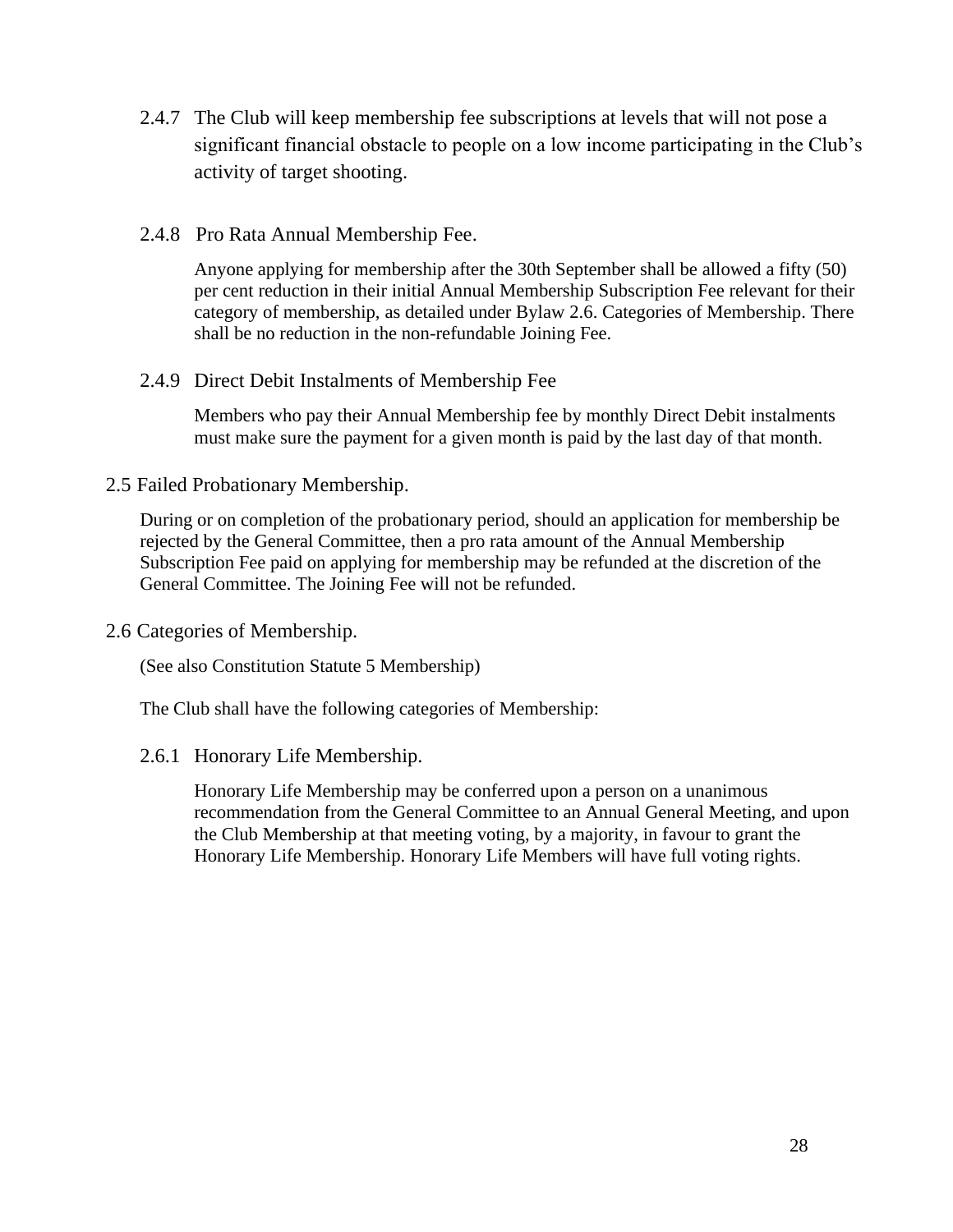## 2.6.2 Life Membership.

The General Committee may, at their discretion, elect to create a number of Life Memberships, which will be offered to all eligible members. A Life Membership may be purchased on application to the General Committee by members who have at least two (2) years consecutive Annual Membership. The cost of a Life Membership shall be the equivalent of ten (10) times the full Annual Membership Subscription Fee, at the rate applicable for new members, in force for the first year of the Life Membership. Life Members shall have full voting rights.

• In the event of an over subscription by Members to the number of Life Memberships on offer, the General Committee shall hold a "blind" draw to allocate the available Life Memberships on offer.

## 2.6.3 Annual Membership.

An Annual Member shall be accorded full use of all facilities of the Section(s) for which their application for membership has been granted. Annual Members shall have full voting rights.

2.6.4 Senior Citizen Membership.

Senior Citizen Members may have the Joining Fee and Annual Membership Subscription Fee reduced as agreed by the General Committee. Senior Citizen Members shall have full voting rights.

2.6.5 Junior/Student Membership.

Persons under the age of eighteen (18) years or students under the age of twentyone (21) years, who are receiving full time education, may have the Joining Fee and Annual Membership Subscription Fee reduced by an amount that shall be agreed by the General Committee. Junior/Student Members have no voting rights.

2.6.6 Probationary Membership. Persons undergoing their probationary period in accordance with Club Bylaw 2.2. Probationary Period, have no voting rights. (See Constitution Statute 6.4 Members Voting Rights).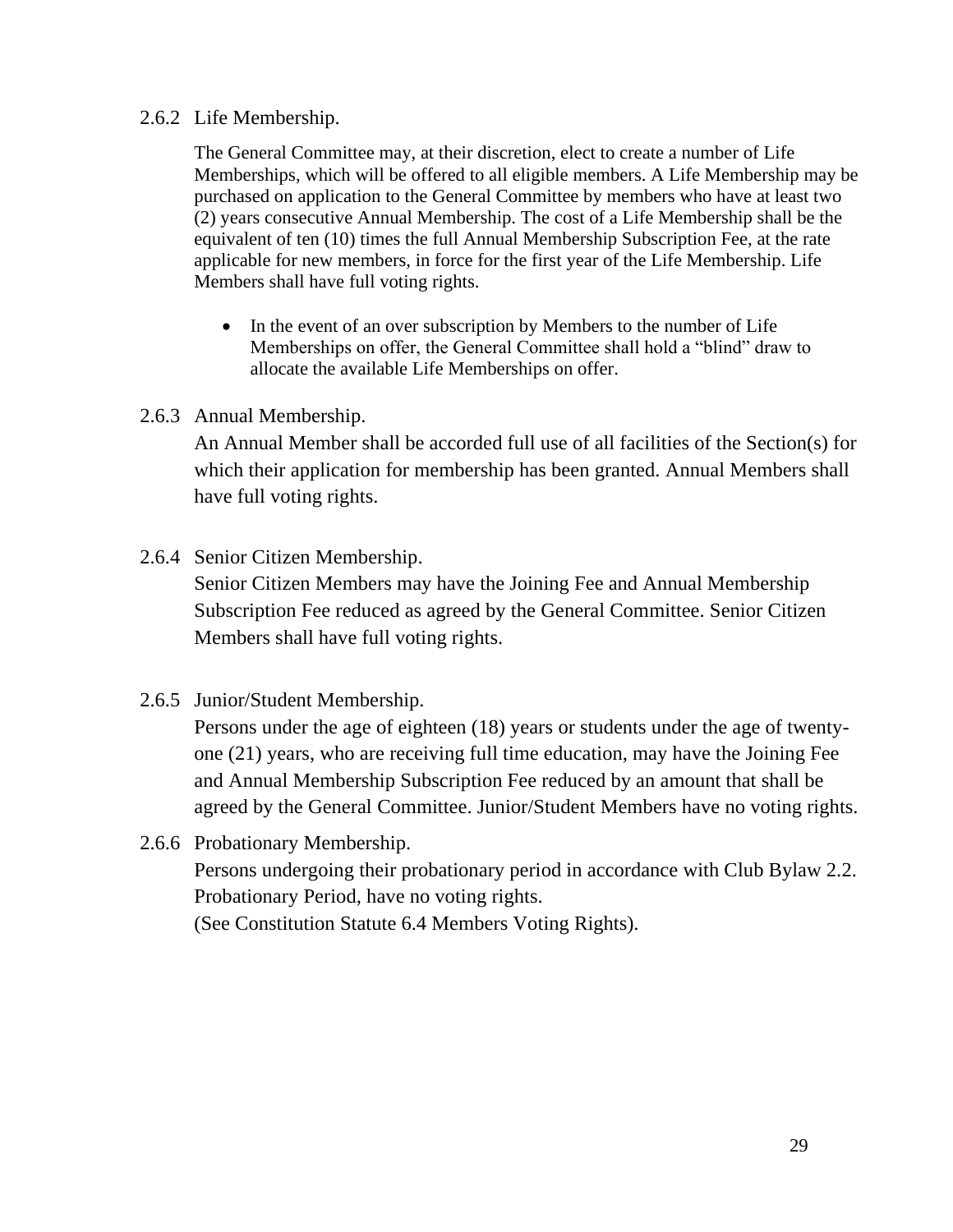## 2.6.7 Restricted Competition Only Membership

This category of membership is only available to Members who have moved away from the area but wish to maintain contact by participating in Club competitions, at the invitation of the Section Captain, and held under on a Shoulder to Shoulder basis. No general shooting/practice is permitted under this class of membership. Applications for this type of membership must be approved by the General Committee.

## 2.7 Section Membership.

A Club Member may request membership of as many Sections as they choose, but will be subject to "Tyro" status. The agreement of an Officer of the Section(s) concerned will need to be obtained and the "Tyro" member provide with one to one training. (see By Law 2.2.4.).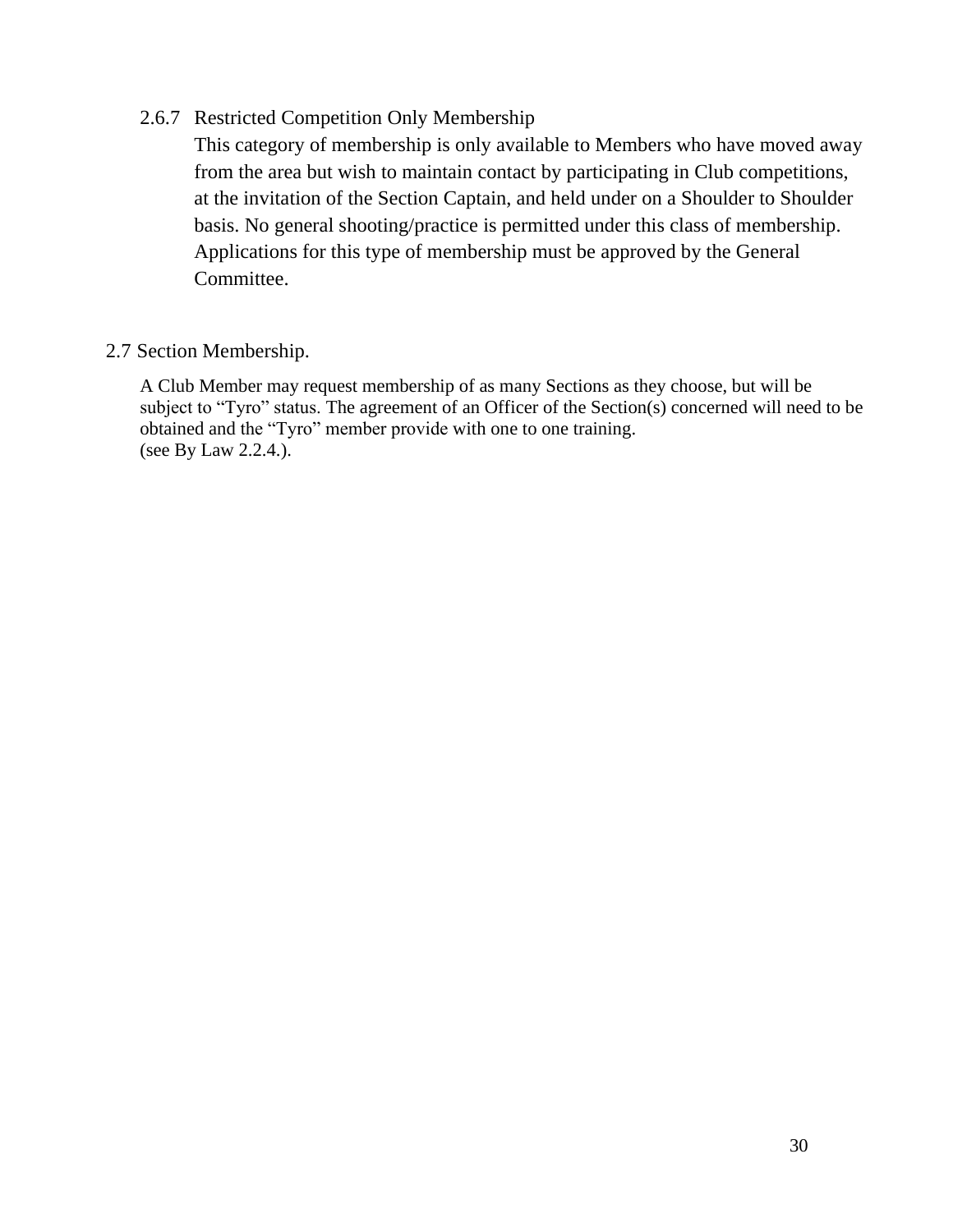## <span id="page-31-0"></span>3. GUESTS/VISITORS

Established members of another Home Office approved club may use the Club's facilities at the discretion of, and under the supervision of the Range Officer. An established Member may invite a guest for demonstration or trial purposes, but such guest may only shoot if they are a member of a Home Office approved club and at the discretion of the Range Officer, and providing they comply with the Club's Club Rules.

- All guests/visitors must sign the Visitors Book.
- Non-shooting guests/visitors to sign the Non-Shooters Guests/Visitors signing-in sheet.
- Shooting guests/visitors to sign the Shooting Guests/Visitors signing-in sheet and pay the relevant Range Fee.

(See Constitution Statute 5.6. Guests/Visitors).

#### 3.1 Guests/Visitors Attendance Restriction & Range Fees

3.1.1 Attendance Restrictions

All guests and or visiting shooters are only allowed to make a total of three visits to the Club as a guest or visitor, with the exception of where they are participating in an Open Competition run on the Club's premises.

#### 3.1.2 Guests/Visitors Range Fees

The range fee for a Stranger\*, that is anyone who has never been a member of BRPC, who wishes to shoot at the Club must pay a £5.00 per session range fee. There are two four-hour sessions each day; 1000 hours to 1400 hours and 1400 hours to 1800 hours. Guests and visitors who shoot across two sessions, i.e. from 1100 hours to 1600 hours, will be required to pay for both sessions.

\*An ex member of BRPC who wishes to attend as a guests or visitor must pay a **£20.00 per session range fee.**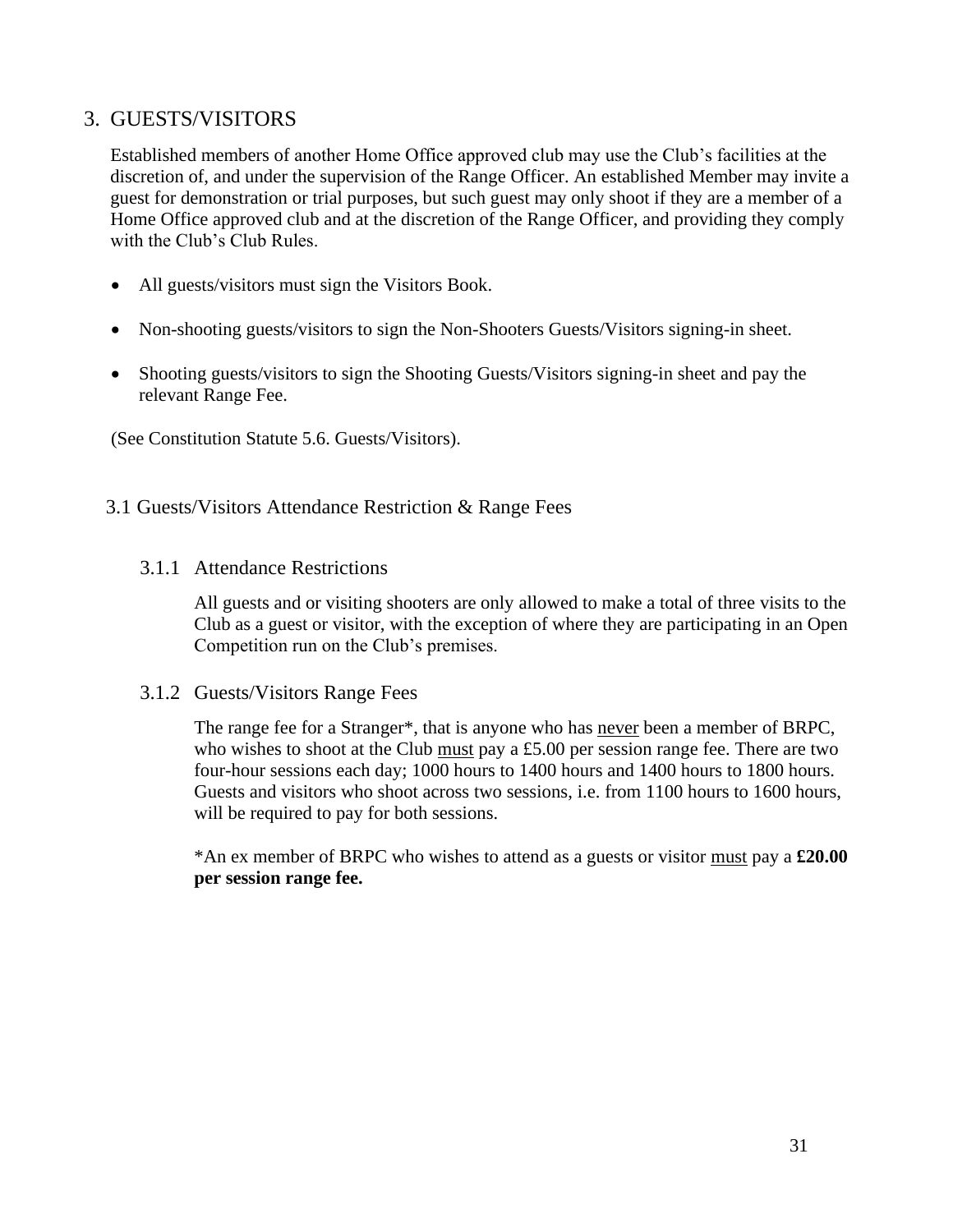## 3.2 Open Day

An event involving guest members which is arranged by the General Committee for the purpose of attracting new members to the sport of target shooting and to the Club. A maximum of twelve (12) Open Days may be held in any one calendar year. The Club Secretary must advise the police Firearms Licensing Section, at least two (2) weeks prior to the event, with the date on which the event is to take place plus the full name, address and date of birth of each guest who intends to attend.

- Guests may only be permitted to shoot under the personal supervision of a full member of the Club.
- Guests who visit the Club's premises with the approval of the General Committee to participate in an Open Day must be either a member of a recognized outside organization or a person who is already known personally to at least one full member of the Club.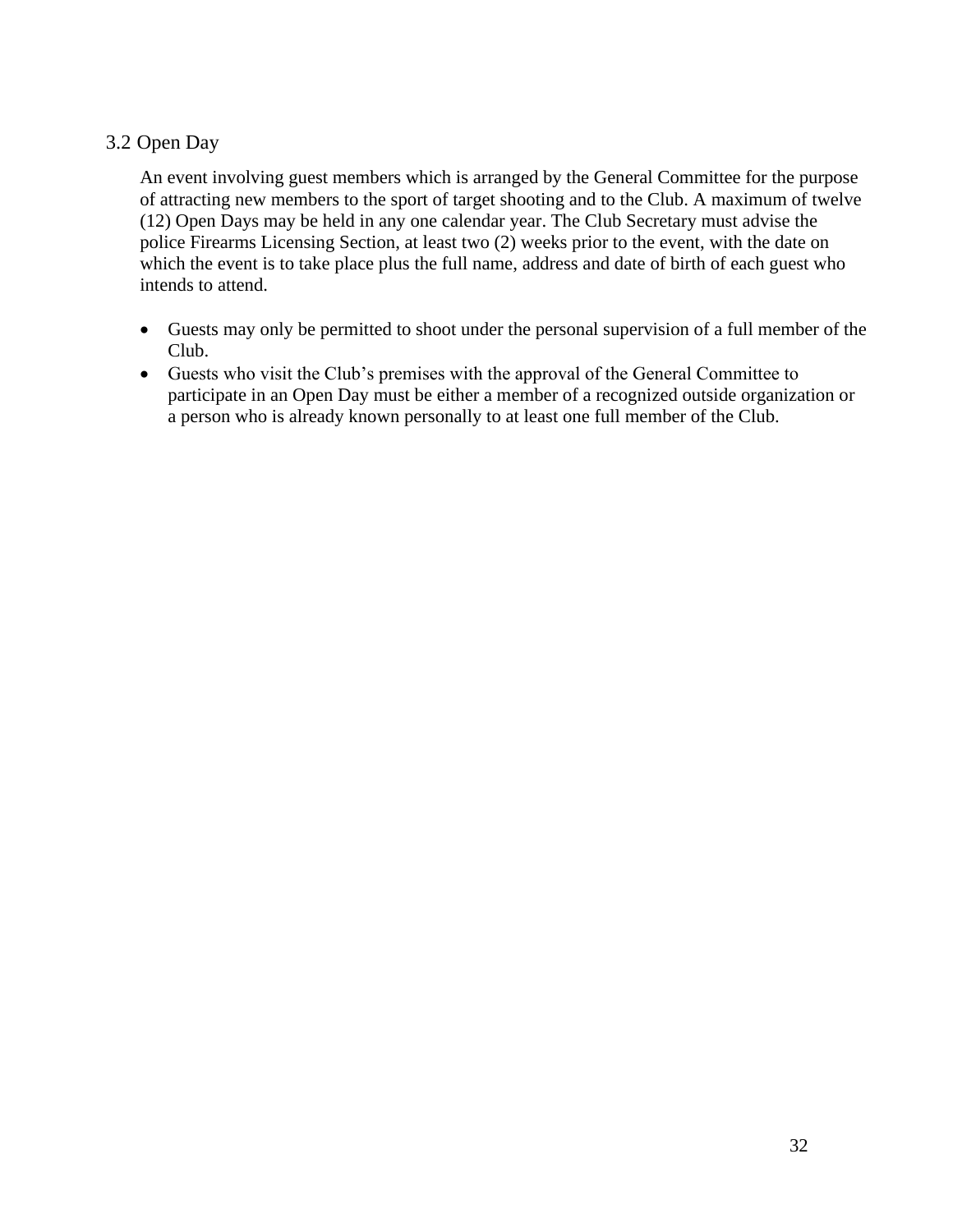## <span id="page-33-0"></span>4. BYLAWS & RULES

- 4.1 The General Committee may make, amend or revoke Bylaws, Rules and Regulations in regard to management of the Club and the use of the range and may draw up competition rules and conditions.
- 4.2 Any Bylaw, Rule or Regulation made, amended or revoked by the General Committee shall be published on the Club House notice-board and shall have full force and effect from the date it is approved at General Committee.
- 4.3 Every member, visitor or guest shall be bound by any rules or regulations of any official governing body to which the Club is at any time affiliated and by all relevant statutes or other instruments of law which may be in force. The Club and the members of the General Committee shall not be liable in respect of any loss or damage arising as a result of any breach or non-observance thereof by any member, visitor or guest.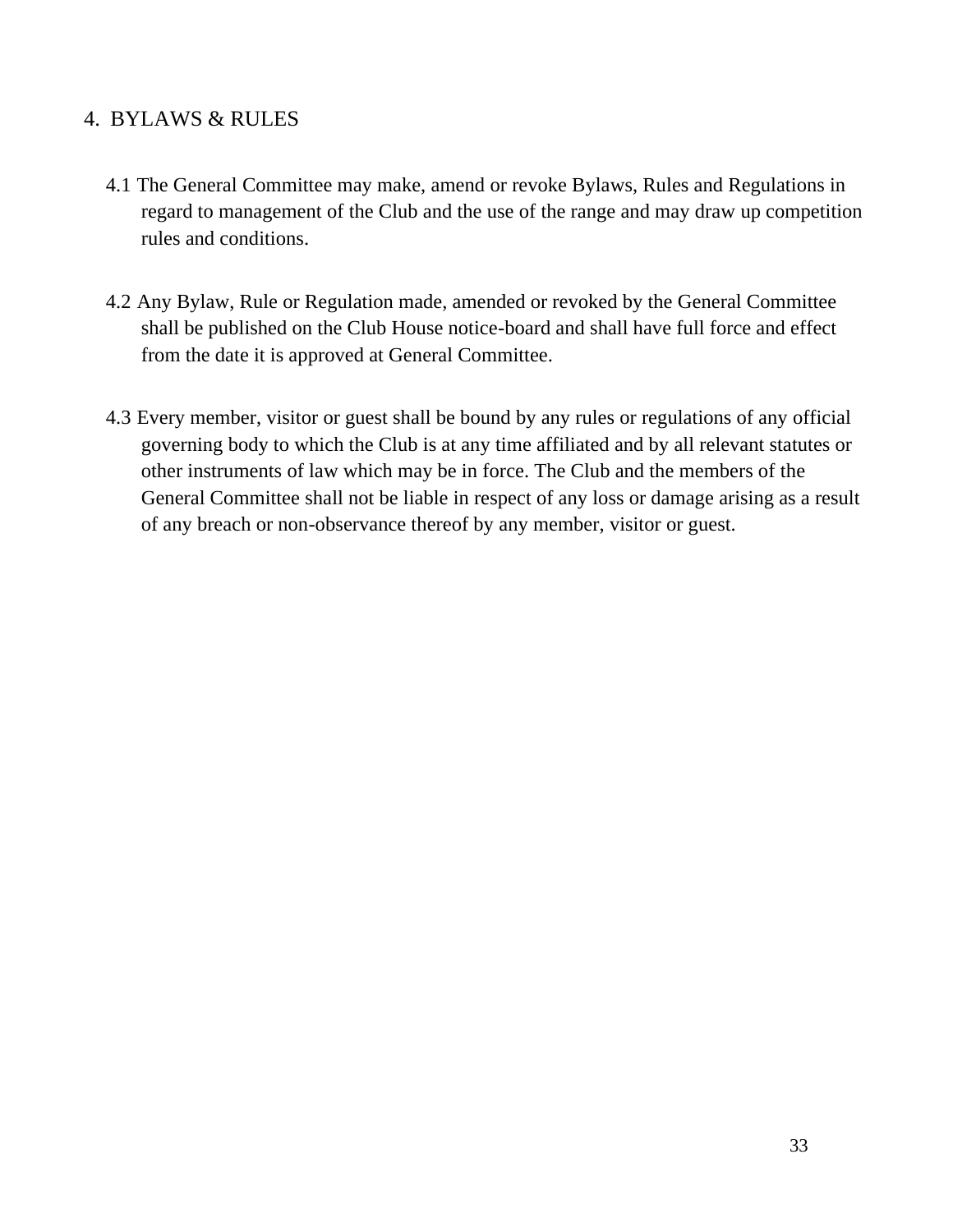## <span id="page-34-0"></span>5. DISCIPLINE

The General Committee of the Club may, by a unanimous vote, expel any member or prospective member, regardless of their category of membership from membership of the Club, or suspend temporarily or permanently from all or any benefits of membership, any member or members who, in the opinion of the General Committee, have either singularly or collectively, by their action or actions, deed or deeds, on the club's premises or elsewhere brought the Club or an affiliated Association, or the sport of Target Shooting into disrepute.

- All disciplinary meetings and hearings conducted by the General Committee, Sub-Committee and Disciplinary Committee shall be fully minuted, and copies of the minutes shall accompany any report to the police, county and national associations.
- The member/members or prospective member/members concerned shall have the right to appeal to the General Committee upon giving at least fourteen (14) days' notice, in writing, to the General Secretary of the Club. Any appeal hearing must be concluded before any final decision is taken by the General Committee.
- The member or members have the right to be accompanied by a third party at any hearing they request.
- 5.1 It is the responsibility of all members to inform the General Committee of any conduct on the Club premises by any person, whether or not they are a Club member that is illegal, unsafe, dishonest or contrary to the conditions of the range safety rules.
	- Such reports must be made to one of the Executive Officers or if none of them are present, then to any other member of the General Committee at the earliest opportunity.
	- If the incident is such that the Police Firearms Department should be notified of it, it is the duty of the General Secretary to give such notice within twenty-four (24) hours of receiving the report. This step should be taken in addition to any disciplinary action against the accused as provided below.
	- An Executive Officer shall convene a meeting of three (3) members of the General Committee, to sit as a Sub-Committee to consider the matter not later than fourteen (14) days after notification of the incident.
	- An Executive Officer shall in the intervening period obtain statements in writing from both the accused and the accuser, and if necessary from any witness(es), and will lay those statements before the Sub-Committee when it meets.
	- The Sub-Committee having examined the evidence, may decide:
		- o That there is no case to answer, in which case the accuser and accused will be informed by the General Secretary that the matter is closed, or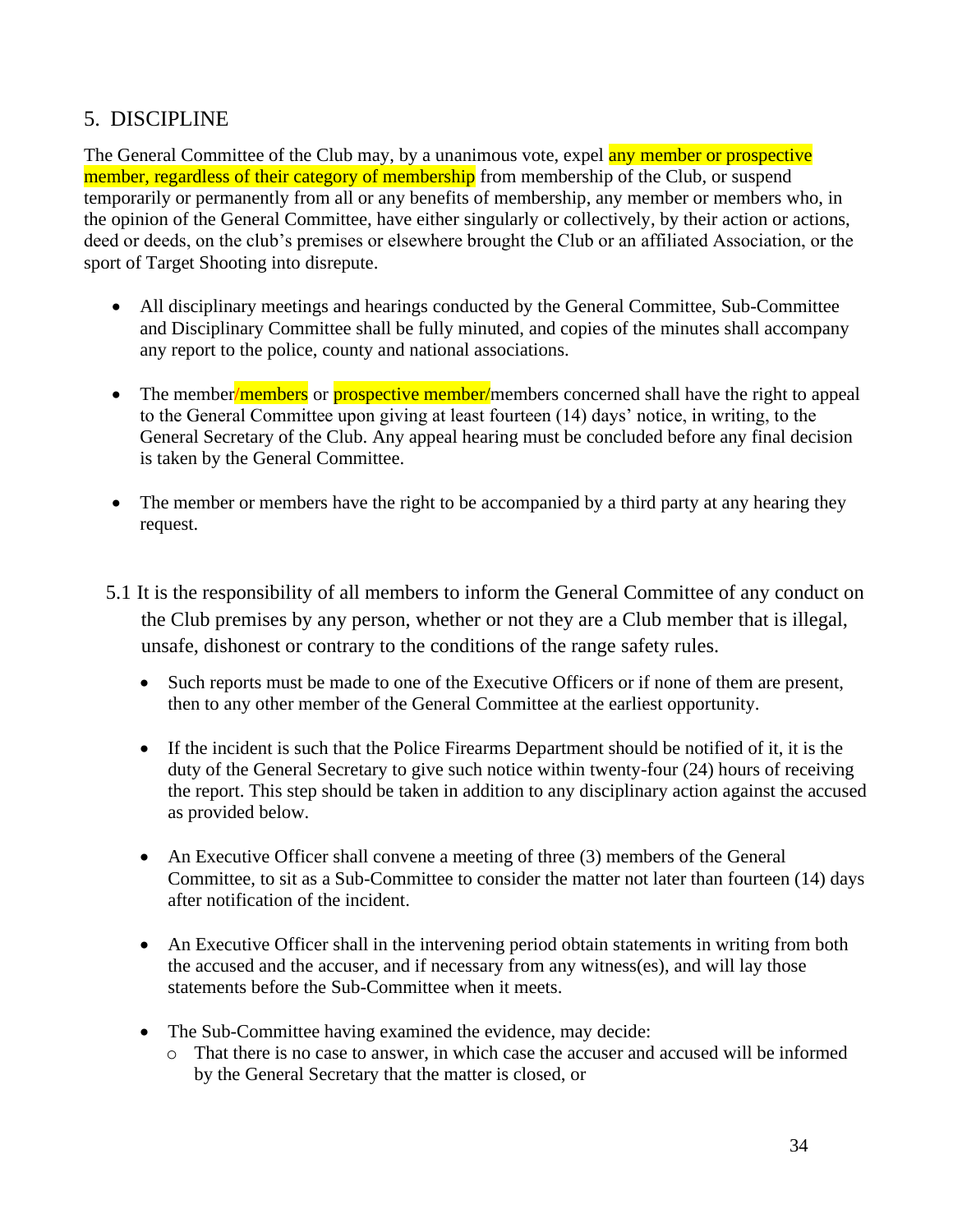- o That there is a case to answer, in which case the matter shall be the subject of a disciplinary hearing.
- If there is a case to answer, a Disciplinary Committee comprising of five (5) members of the General Committee shall conduct the disciplinary hearing within twenty-eight (28) days of the Sub-Committee reaching their decision.
- 5.2 At the disciplinary hearing all parties to the incident may attend in person, and the accused may have with them a friend or advisor. If the accused does not attend they shall be entitled to receive a copy of the record of the hearing within seven (7) days of it taking place, or within fourteen (14) days of requesting the same, whichever is the later.
	- The Disciplinary Committee will consider all written as well as oral submissions when reaching their decision.
	- The Disciplinary Committee shall first decide whether the allegation has been proven or not.
		- o If it decides that the allegation has not been proven, it shall declare formally that the matter is closed. The accused shall be entitled to ask for notice to that effect to be posted onto the Club House notice-board, and if they do so ask, then such a notice must be displayed within seven (7) days of the Disciplinary Committee making their decision.
		- o If it decides that the allegation has been proven, the Disciplinary Committee may impose one or more of the following penalties:
			- A verbal warning
			- A written reprimand
			- Suspension of the right to use the Club's facilities for a fixed period of time
			- Suspension of all membership rights for a fixed period of time
			- **Immediate termination of membership of the Club, and or in case of a non-member,** the barring of using the Club's facilities for what so ever reason in the future.
- 5.3 If the allegation has been proven, the Disciplinary Committee must decide whether the circumstances are such that the matter should be reported to Police Firearms Licensing Department and or any of the county and or national shooting associations.
	- If the disciplinary Committee decides that the matter should be so reported, the General Secretary shall make the report within ten (10) days of the Disciplinary Committees decision, provided the accused has not lodged an appeal against the Disciplinary Committee's decision.
	- If the accused disputes any decision, whether as to liability or penalty, by the Disciplinary Committee, they may appeal against that decision by serving upon the General Secretary within seven (7) days a notice of appeal.
		- o Upon receipt of such a notice of appeal the General Secretary will invoke the procedure set out in the Constitution and/or Bylaws for the purpose of calling a General Meeting of the membership to hear the appeal.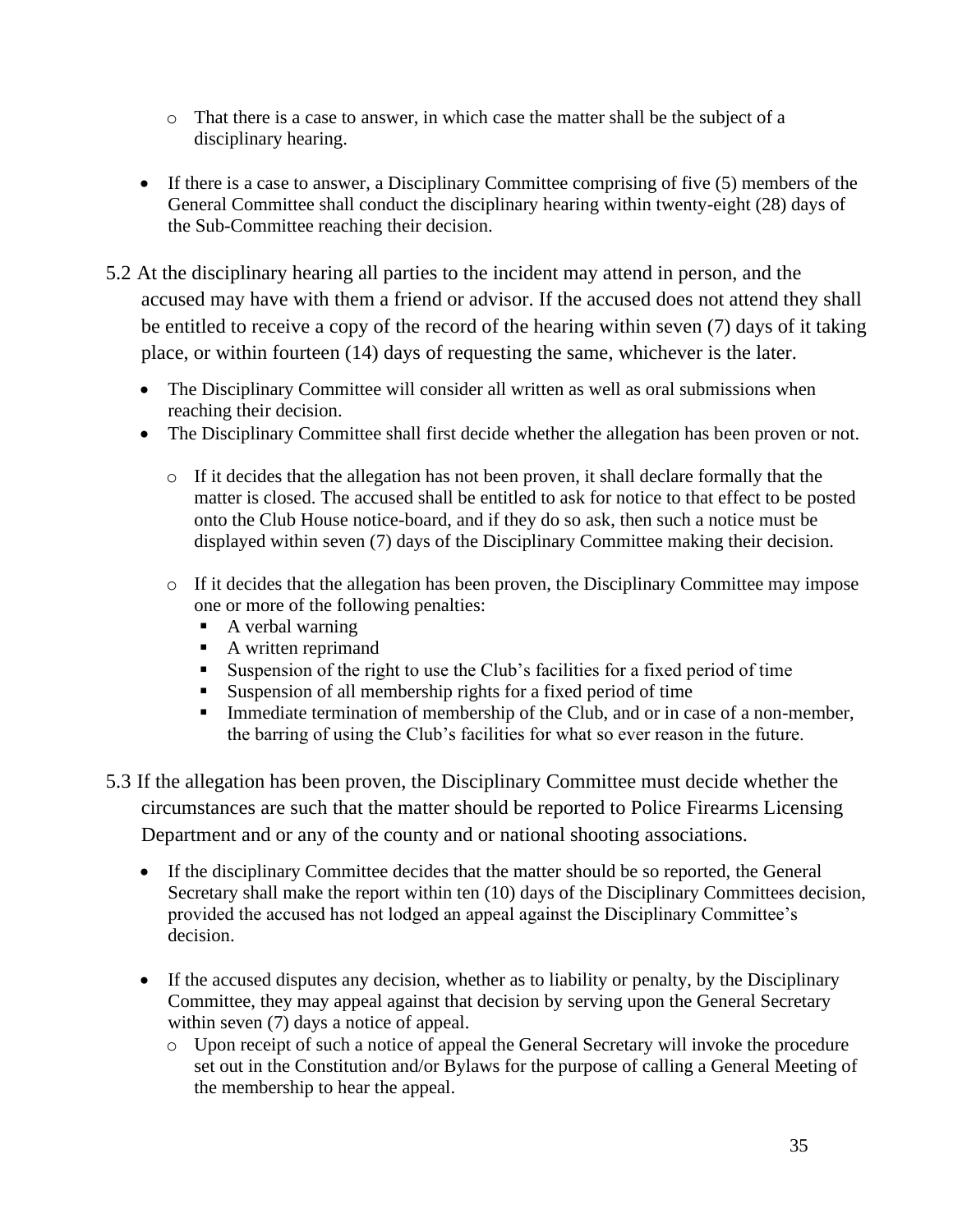- o The appeal shall take the form of a re-hearing, so the meeting shall not be entitled to enquire into the manner in which the Disciplinary Committee reached its decision.
- o On the hearing of the appeal by the General Meeting the provisions of paragraphs 5.2 to 5.3 inclusive shall apply.
- 5.4 All decisions on disciplinary matters by the initial Sub-Committee, the Disciplinary Committee and the members at the General Meeting shall be reached by means of a vote by those attending and eligible to vote. A simple majority vote will decide the issue and if necessary the Chairman shall have a second or casting vote.
- 5.5 The person who is the subject of the disciplinary action shall not be entitled to cast a vote on any aspect of the disciplinary action against them.
- 5.6 If and when any penalty is imposed on a member by a Disciplinary Committee, or at a General Meeting or by a county or national association, the General Secretary shall post a notice on the Club House notice-board, setting out the precise nature and terms of the penalty.
- 5.7 The Club Chairman shall report to the membership at the Club's Annual General Meeting any penalty that has been imposed on any person as a result of disciplinary action by the Club or by any county or national association since the last annual general meeting.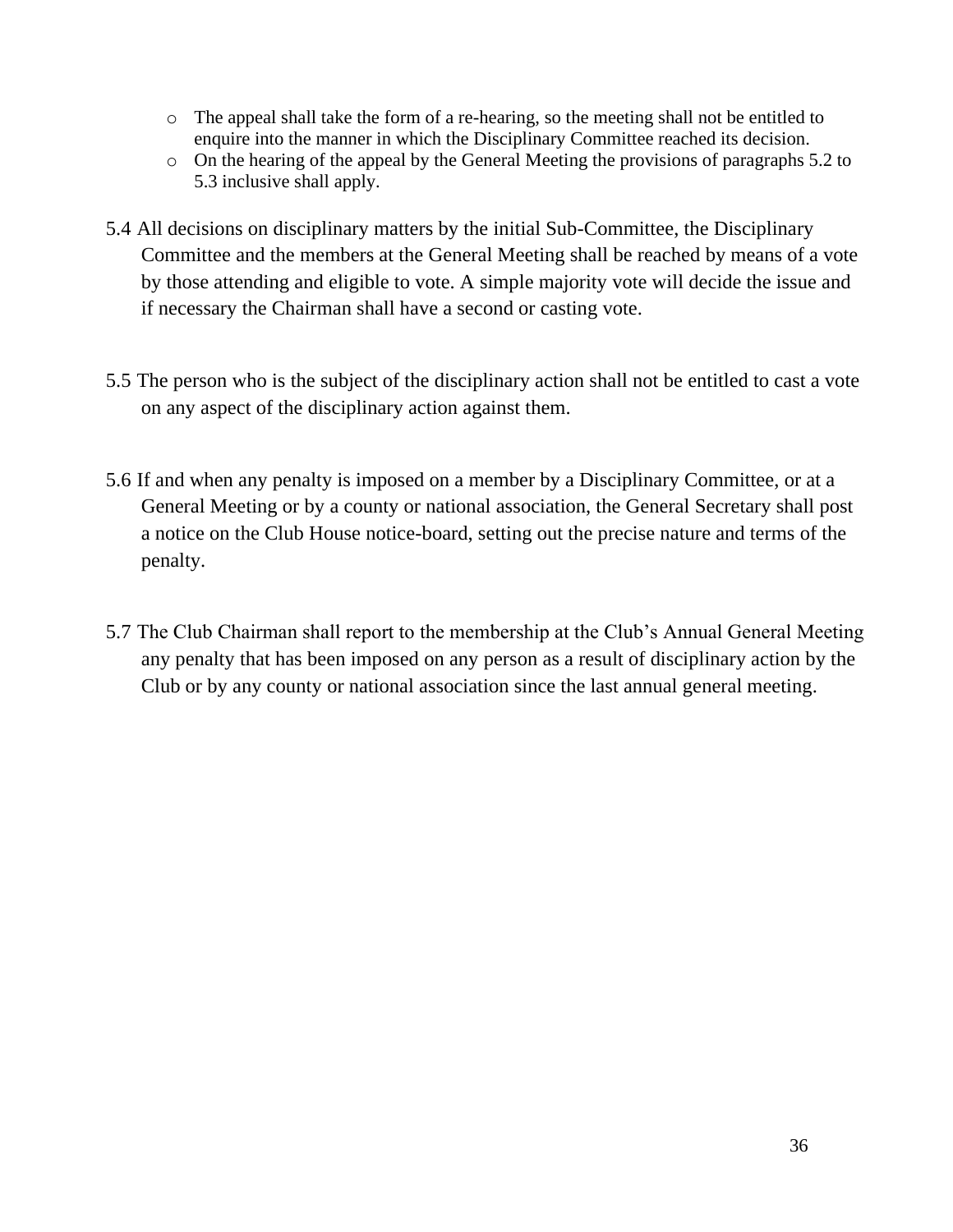## <span id="page-37-0"></span>6. REGISTER OF MEMBERS

The General Secretary/Membership Secretary shall maintain a Register of Members, which will contain full details of each members name and address and any other detail(s) that the Club believes to be relevant for Club Membership and/or to comply with Home Office Approved Club status and/or other lawful requirements.

## <span id="page-37-1"></span>7. ATTENDANCE REGISTER

All members must sign in on their Membership Attendance Record Sheet on every occasion when they shoot on the Club's ranges, giving details of the firearm(s) used and if relevant the competition they took part in.

Guests/visitors must sign in the Guests/Visitors Signing-in Book. (see By Law 3 Guests/Visitors).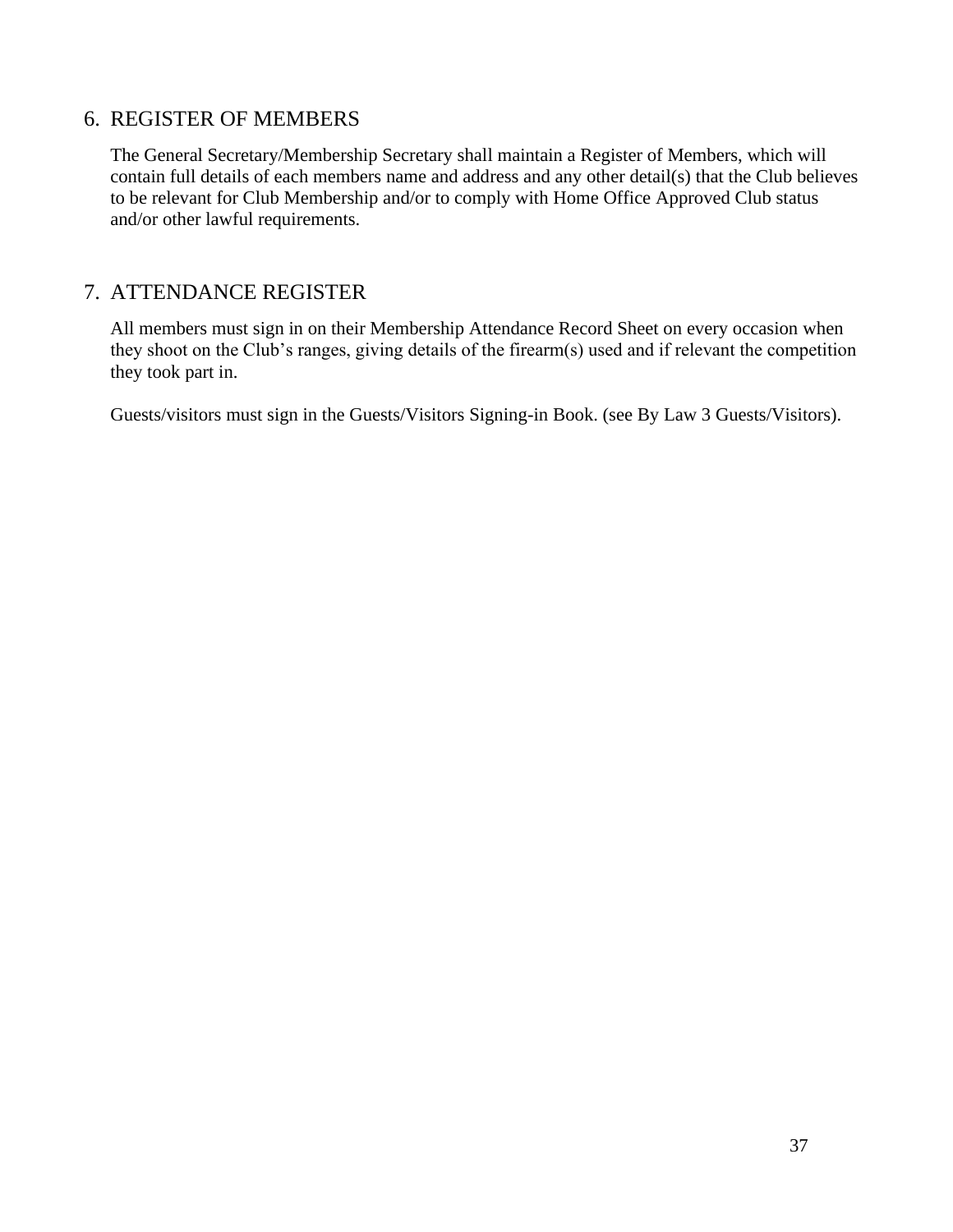## <span id="page-38-0"></span>8. TRUSTEES

(See also Constitution Statute 13 Trustees)

- 8.1 The Club will elect up to four (4) Trustees from the Club's membership.
	- 8.1.1 Probationary, Junior and Limited Attendance members will not be eligible to stand as Trustees.
	- 8.1.2 To qualify as a candidate for the position of Trustee, a member must have:
		- 8.1.2.1 been a member for an immediately preceding continuous period of at least seven (7) years and meets the criteria under Constitution Statute 6.8 'Eligibility to Vote.
		- 8.1.2.2 made a minimum number of fifteen (15) recorded visits in the preceding twentyfour (24) months.
		- 8.1.2.3 must be at least twenty-five (25) years of age.
- 8.2 A candidate for the position of a Trustee must be nominated and seconded by club members who meet the same criteria of length of membership, membership status and recorded attendance as those required of a candidate.
- 8.3 Candidates for the position of a Trustee must be elected by the Club's members at either a General Meeting or an Annual General Meeting.
	- 8.3.1 All club members who qualify to vote (see Statute 6 Members Voting Rights) will be entitled to vote for a candidate of their choice.
- 8.4 The election of Trustees will be carried out by ballot paper listing all candidates standing for election.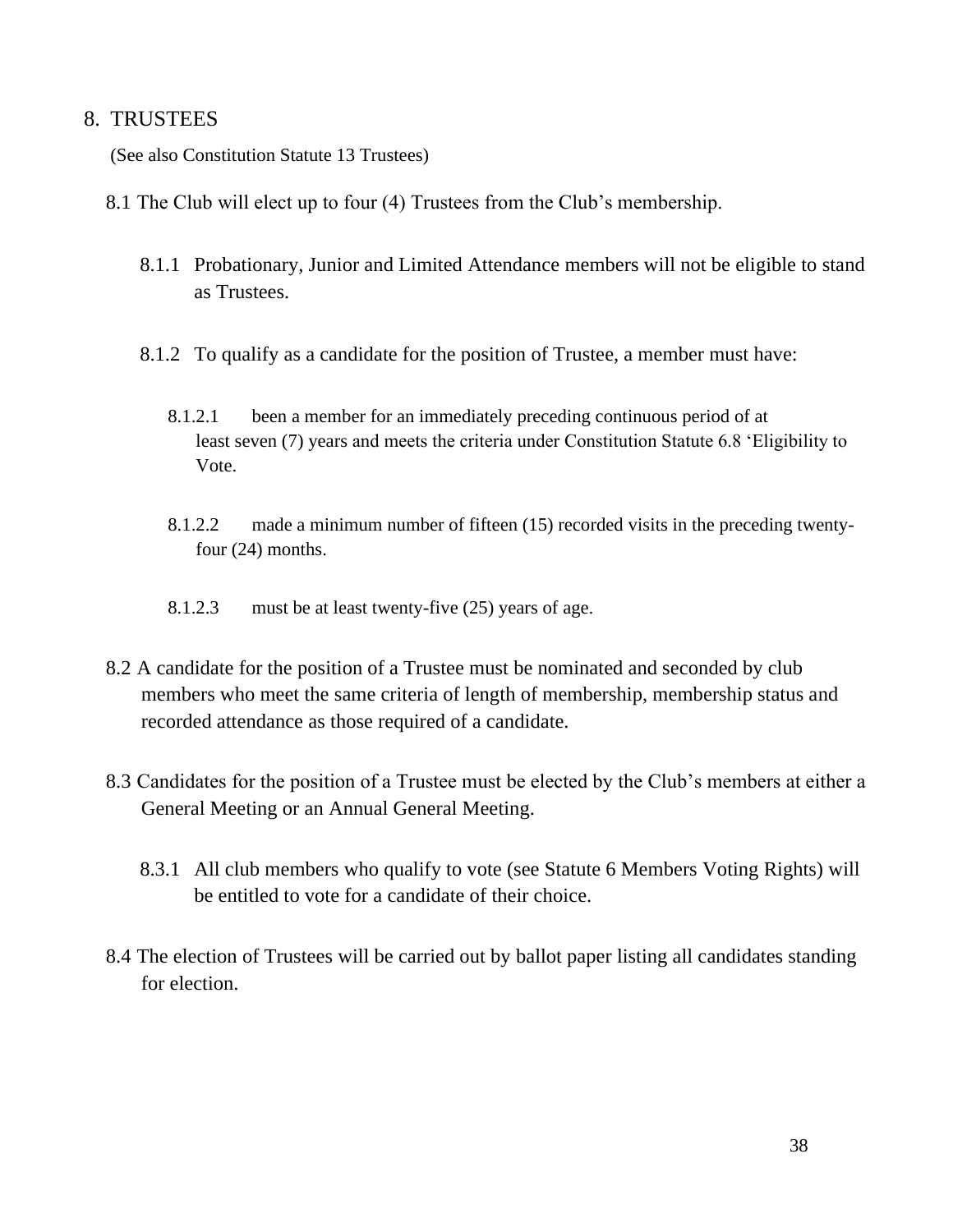- 8.4.1 The election of Trustees will be decided by a simple majority vote.
- 8.4.2 Where there is more than one vacancy for a Trustee to be elected, eligible voting members will be allowed to cast the same number of votes as there are Trustee vacancies to be filled. Only one vote to be cast for any one candidate.
	- 8.4.2.1 If there are more candidates than vacancies, then the voters will be given one extra vote, a second choice vote. In this instance, the Voting Form will have two columns against the candidate's names. Column one will be used for the voters normal/first choice vote(s). The second column will be used to cast the single second choice vote. The voters will be able to cast their second choice vote for any candidate on the election form, even if they have used a normal/first choice vote for the candidate to whom they decide to cast their second choice vote.
	- 8.4.2.2 In the event of a tie, the candidates who tied, will have any second choice votes cast in their favour, added to their tally of first choice votes.
	- 8.4.2.3 If there is still a tie in the number of votes cast, then the Club/Meeting Chairperson will have a casting vote.
- 8.5 The General Committee shall use its best endeavors to ensure the number of Trustees is maintained at four (4).

8.6 The Trustees have a duty and responsibility to ensure that:

- All actions and decisions taken by the Club's Trustees and the Club's Management, are taken solely for the benefit of the Club's membership. There is to be no personal benefit or gain.
- Any business transactions carried out between the Club and any Club member, is conducted without any favour to the Club member.
- All decisions relative to the Club's assets of any type, are documented in the Club's minutes.
- The Club's realty assets are held in the names of the Club's Trustees.
- The Club holds adequate Officers Liability Insurance cover.
- The Club's expenditure is fully authorized by the General Committee and the Trustees.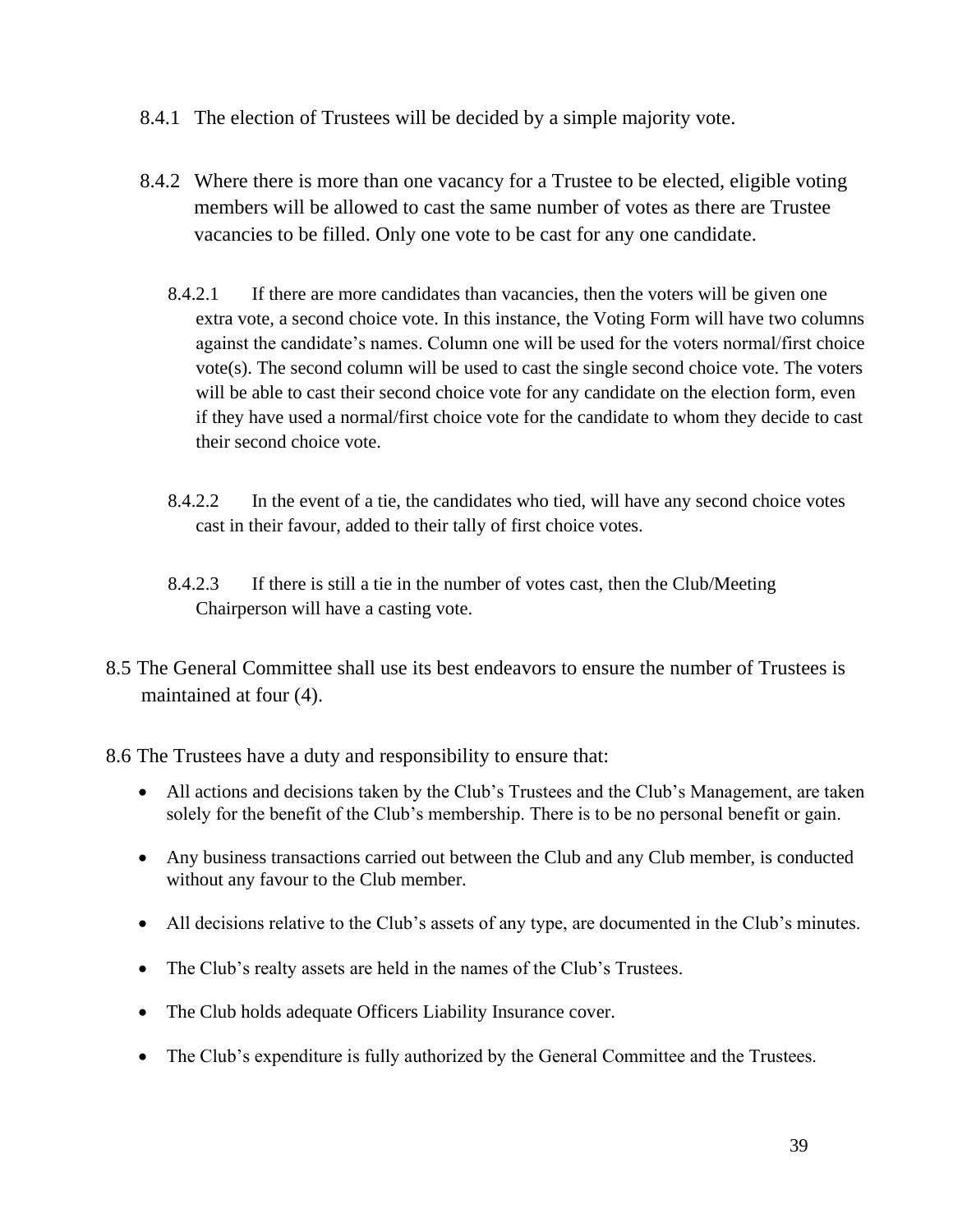- Where club members are given an open authority to make purchases on a regular basis, that these purchases are monitored.
- The Club's realty assets are not assigned to guarantee any transaction that has not been approved by the General Committee, the Trustees and ratified by the Membership.
- The Club's assets are only used for the benefit of the Club as a whole and not for the benefit of individual members.
- The Treasurers Report to the General Committee at each General Committee meeting are accepted and approved by the General Committee and the Trustees.
- The Club's audited annual accounts are approved and signed off as correct and one copy is countersigned by all the Trustees.
- In every instance the Trustees and the Club's Management have acted reasonably.
- 8.6.1 The Trustees have a moral responsibility to manage the property and assets of the Club in a reasonable manner and to maintain it in an appropriate condition for the benefit of the membership.
- 8.6.2 In the event the Club ceases operations, it will be the responsibility of the Trustees to realize any assets, discharge any financial liabilities and dispose of any remaining funds in accordance with the Club's Constitution.
- 8.7 The roll of Trustee will not attract any financial remuneration.
	- 8.7.1 Trustees will be able to claim out of pocket expenses such as petrol or public transport fares for attending any meetings in association with their duties as a Trustee.
	- 8.7.2 The General Committee can authorize payment of a fee to a Trustee, if the Trustee is engaged to undertake a professional service for which they have the required qualifications.
- 8.8 Trustees will be eligible to continue in their post of Trustee for as long as they are inclined and fit enough to carry out their responsibilities.